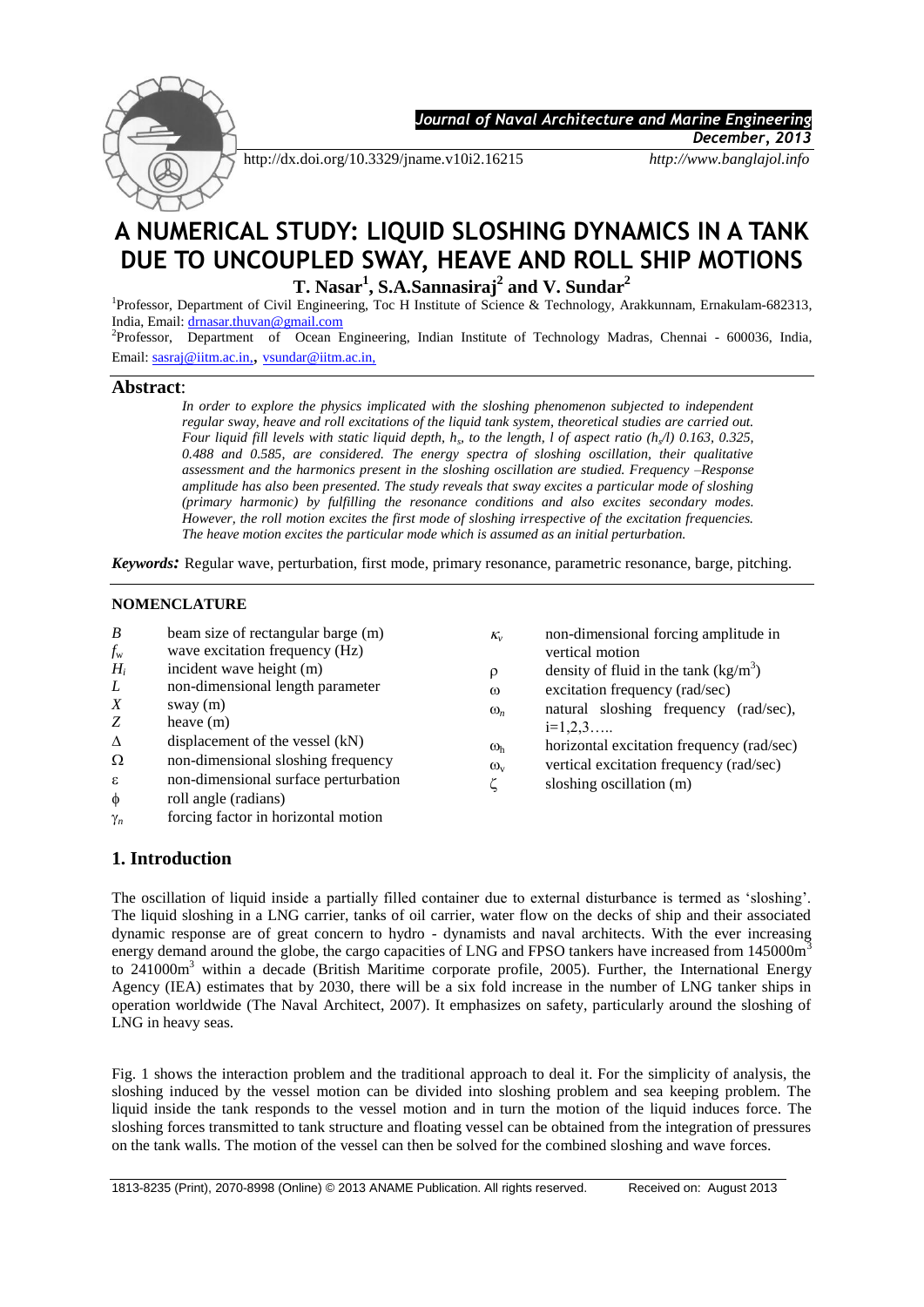

Fig. 1: The interaction problem of sloshing and the floating vessel.

In view of the importance of the liquid sloshing dynamics in the maritime industry, it is necessary to understand the physics of the sloshing phenomenon in a tank. The resonance sloshing would be severe if wave contains the frequency content of corresponding partial filled condition even if the ship does not experience extreme motion. Recent trends in the adoption of double-hulled structure and reduction of internal structural members especially in VLCC (Very Large Crude Carrier) pose intensification of sloshing load in cargo oil tanks and in ballast tanks. Hence, it is necessary to explore the possible liquid sloshing resonance conditions for which the sloshing pressure on the liquid containment would be severe. The intensity of the liquid sloshing pressure depends on the type of sloshing wave that occurs in the system. In general, the type of excitation i.e., translational (sway, surge and heave) / rotational (roll, pitch and yaw) motion of the tank decide the type of wave formation of the free surface of partially filled tank.

# **2. Literature Review**

Considerable studies have been carried out to understand the complex sloshing phenomena through analytical, numerical and experimental methods. Benjamin and Ursell (1954) investigated the stability chart for the Faraday waves using linearized ideal fluid theory. The free surface oscillation in a vertically oscillating basin is called parametric sloshing or faraday wave, in which, the free surface movement is normal to the plane of excitation. Moiseyev (1958) has initiated the study on nonlinear resonant sloshing of liquid in a horizontally excited tank. A third order hydrodynamic potential theory for steady state sloshing induced by small amplitude sway/roll excitation was reported by Faltinsen (1974). Further, Faltinsen (1978) presented a nonlinear numerical model for predicting the sloshing in a rectangular tank subjected to forced harmonic oscillation in the sway mode.

In late nineties, considerable works have been devoted to predict sloshing surface elevation in the liquid tank subjected to translational/rotational excitation. A detailed review on the Faraday waves (sloshing waves in vertically oscillating tanks) has been reported by Miles and Henderson (1990). Jiang *et al*. (1996) carried out an experimental work and generated mild to steep Faraday waves in a narrow rectangular cylinder subjected to vertical oscillation. Instabilities in the frequency-sloshing amplitude (soft spring characteristics) have been explored. In addition, the modulation and temporal asymmetries in the sloshing oscillation were studied. Ockendon *et al.* (1986, 1993, and 1996) explored the existence of multiple periodic solutions and shock wave information present in the shallow water sloshing using analytical approach. Lui and Lou (1990) have carried out a linear analytical study to signify the importance of dynamic coupling between the liquid oscillation inside the tank and movement of the tank. Discrepancy in the roll response of the liquid – tank system was observed between liquid cargo and non shifting cargo while, the roll excitation frequency equals the sloshing frequency. Waterhouse (1994) elucidated the importance of critical depth  $(h_s/l)$  of 0.337, which delineates hard spring and soft spring characteristics. Solass and Faltinsen (1997) developed a semi-analytical approach to study twodimensional (2-D) sloshing in the sway excited tanks. Extensive studies on modal analysis of liquid sloshing have been carried out (Faltinsen *et al.*, 2000; Faltinsen and Timokha, 2001; Faltinsen and Timokha, 2002). The possible harmonics present in the system for the aspect ratio ranging between  $h_s/l$  of 0.1 and 1.0 were explored. In general, the modal theories were limited without considering the liquid impact on the top deck of the tank, wave breaking and excessive run- up on tank walls.

A few of numerical approaches which are pertaining to the present work are also herein reported. Armenio and La Rocca (1996) carried out numerical study based on the shallow water hypothesis and validated with experimental work for the roll excitation. The study explored the formation of standing wave, traveling wave, hydraulic jump and breaking wave under the influence of roll excitation frequency and amplitude for the various liquid filling levels. Frandsen (2003) developed a finite difference based numerical scheme and sigma – transformation mapping technique to simulate sloshing motion in the vertically excited containers. The importance of wave steepness on the initial perturbation and the associated nonlinear behaviour in free surface elevation has been discussed. In addition, Frandsen (2004) reported the effect of wave excitation amplitude on sloshing wave profiles. Also, the study presents the effect of excitation frequencies on sloshing oscillation and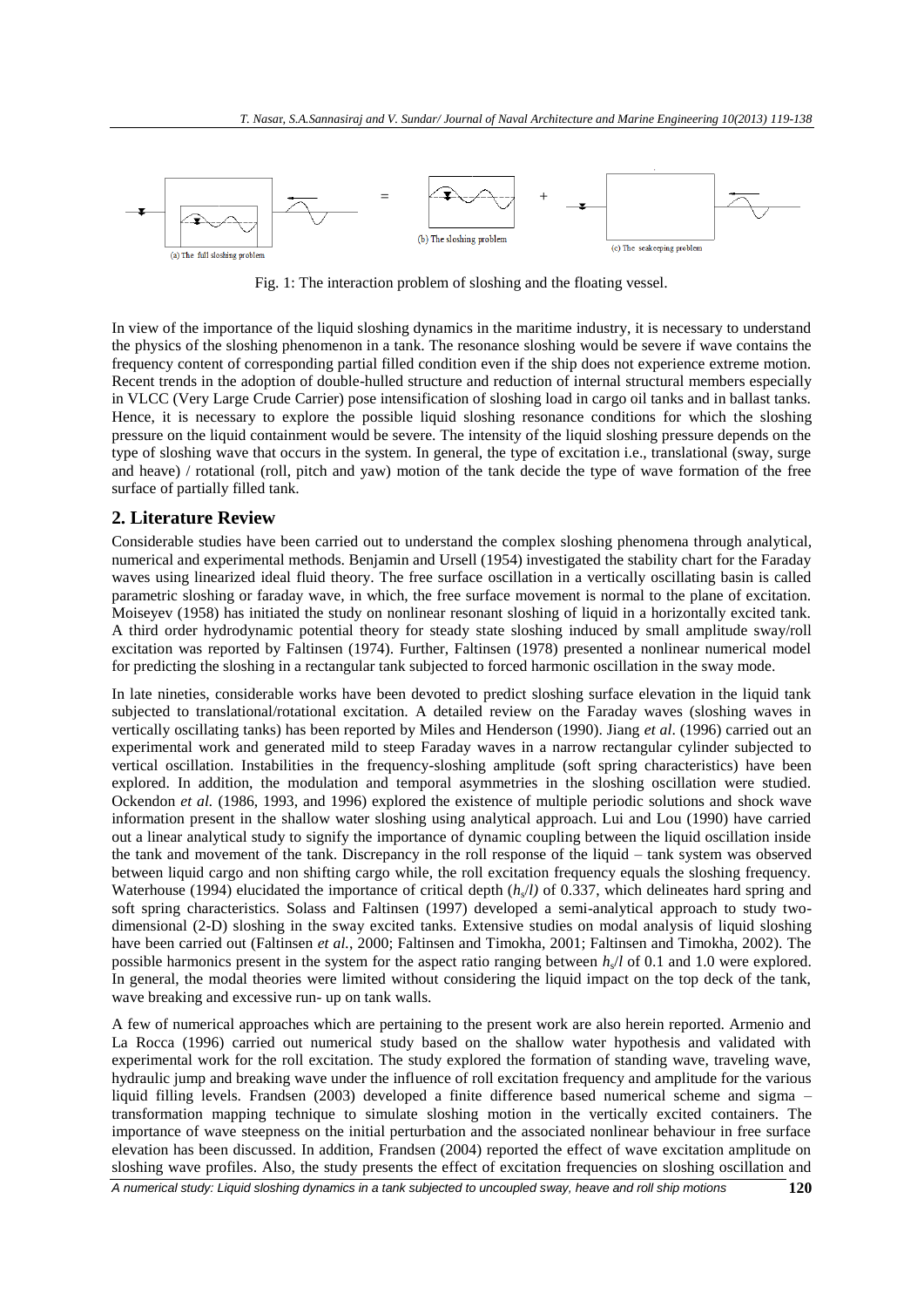its qualitative assessment, energy spectra of sloshing oscillation and possible resonance conditions, for sway and heave excitations individually. Sriram *et al.* (2006) developed a numerical wave tank based on Finite Element Method (FEM) and investigated the effect of excitation frequency in the horizontal and the vertical excitation, separately. In the above said study, the possible sloshing modes that can occur in the system and the sloshing energy spectra have been explored in detail. Jermie *et al*. (2012) simulated the sloshing in a rectangular tank subjected to roll excitation using FEM formulation and explored the harmonics in the energy spectra for two different roll amplitudes and various frequencies. The sloshing resonance phenomenon in a spring mounted rectangular tank which idealizes steel making converter system is investigated by Pirker *et al*. (2012).

With the above background, the present study aims at exploring the physics associated with the sloshing phenomena by studying the sloshing oscillation profiles, sloshing energy spectra, possible resonance conditions and assessing the qualitative beahaviour of sloshing oscillation. The above parameters are studied for the individual sway, heave and roll excitations. The present study was supportive in analyzing the sloshing oscillation in a rectangular tank which was equipped in a barge and the barge was subjected to coupled mode of excitations (sway, heave and roll) in beam sea conditions. The results are presented in authors' following research publications: Nasar *et al*. [2008a & 2008b], Nasar *et al*. (2009), Nasar *et al*. (2010) and Nasar *et al*. (2012).

## **3. Analysis of Sloshing Oscillation**

## *3.1. General*

The free surface oscillation of liquid in a partially filled tank is a highly non-linear phenomenon even when subjected to regular wave excitation through translation or rotational tank motion. However, the linear approximation of the resonant liquid sloshing frequencies  $(f_n$  in  $Hz$ ) for the *n*th mode is given as [Ibrahim, 2005],

$$
f_n = \frac{1}{2\pi} \sqrt{\frac{n\pi g}{l} \tanh\left(\frac{n\pi h_s}{l}\right)}, n = 1, 2, 3, \dots
$$
 (1)

where, g acceleration due to gravity,  $h<sub>s</sub>$  static liquid depth, *l* length of the tank along excitation direction. In a lateral (sway or surge) or rotational (roll or pitch) excited tank, sloshing oscillation would be severe at the principal resonance condition  $(f = f_n)$ , whereas, in a heave excited tank, principal parametric resonance condition  $(f = 2f_n)$  might lead to higher sloshing oscillation. Two parametric instabilities, the so-called, primary instabilities occur, while, the wave excitation frequency, *f* is equal to  $2f_n/m$  ( $m = 1, 3, 5...$ ) and; the secondary instabilities occur while, the  $f = 2f_n/m$ ,  $(m = 2, 4, 6...)$ .

## *3.2 Sway excitation*

The definition sketch for the sway excited tank is shown in Fig. 2. The equation of motion of sloshing fluid for the tank subjected to the base acceleration of  $X''(t) = -a_h \omega_h^2 \cos(\omega t)$  is given [Warnitchai and Pinkaew

(1998), Frandsen (2004)] as follows,  
\n
$$
m_n q_n^{(t)} + m_n \omega_n^2 q_n(t) = \gamma_n X''(t), n = 1, 2, 3, ...
$$
\n(2)

where,

$$
m_n = \frac{1}{2} \left[ \frac{\rho b l^2}{n \pi . \tanh\left(\frac{n \pi h_s}{l}\right)} \right]; \qquad \mathbf{Q}_n^2 = \frac{n \pi g}{l} \left[ \tanh\left(\frac{n \pi h_s}{l}\right) \right]; \qquad \gamma_n = \left[ \frac{\rho b l^2 (1 - \cos(n \pi))}{(n \pi)^2} \right] \tag{3}
$$

 $q_n(t)$  is the time evolution function,  $m_n$  is the modal mass at *n*th mode, *b* is the tank dimension along third axis, and  $a_h$  is the sway amplitude. The above equation can be solved by a numerical integration technique. Herein, Wilson -  $\theta$  method has been adopted. Based on the potential theory, the first order surface elevation  $\zeta(x,t)$  can be given as follows:

$$
\zeta(x,t) = \sum_{n=1}^{\infty} q_n(t) \cos\left(\frac{n\pi x}{l}\right)
$$
\n(4)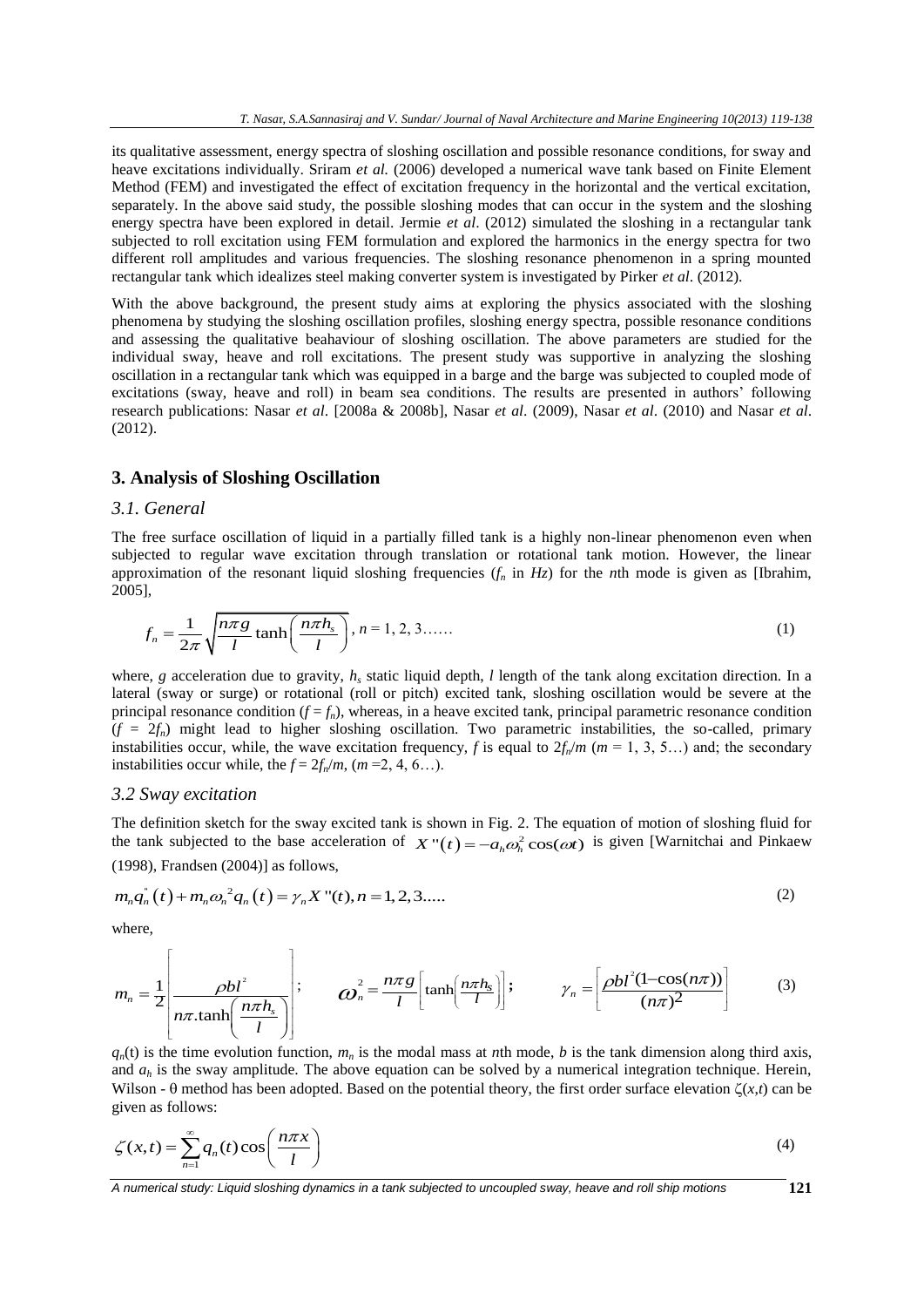

Fig. 2: Definition sketch of sloshing in a rectangular tank subjected to sway excitation.

The time histories of free surface elevation  $\zeta(0,t)$  along the left wall of the tank, for an aspect ratio of  $(h_s/l)$  0.5 subjected to base excitation frequency  $(\omega_h)$  of 0.7 $\omega_1$  is projected in Fig. 3. The present surface elevation result is compared with numerical result of Frandsen (2004) and agreement is found to be good. The surface elevation result is also compared (Fig. 4) with the numerical work results of Sriram *et al*. (2006).



Fig. 3: Free surface elevation,  $\zeta(-l/2, t)$  at end of wall for an aspect ratio,  $h_s/l = 0.5$  subjected to sway excitation parameters:  $a_h = 0.005h_s$  and  $\omega_h$  =  $0.7\omega_1$ 



Fig. 4: Free surface elevation,  $\zeta(-l/2, t)$  at end of wall for an aspect ratio,  $h_s/l = 0.5$  subjected to sway excitation parameters:  $a_h = 0.005h_s$  and  $\omega_h =$  $0.75\omega_1$ 

The degree of nonlinearity in the surface elevation depends upon the number of modes associated in the system. Further, the surface wave modes and their superposition depend upon the fill level, tank geometry and wave excitation parameters (amplitude and frequency). Since, sloshing is a nonlinear phenomenon, the steady state amplitude – frequency response follows the nonlinear spring behaviour and its characteristics changes with fill level. The modal theory of Faltinsen *et al*. (2000) was exploited [Refer Appendix – A, Equation (A.5)] to study the amplitude – frequency response for fill levels of (*h<sup>s</sup>* /*l*) 0.163, 0.325, 0.488 and 0.585 and are reported in Fig. 5. Sway excitation (*X*) of 0.08m/amplitude (*ah*) of 0.04m was adopted for the present study. It is evident that the nonlinear amplitude – frequency response of an aspect ratio of 0.163 follows the hard spring characteristics, whereas, aspect ratio of 0.585 follows soft spring characteristics which are well away from critical water depth (*h*<sup>s</sup> /*l)* of 0.337.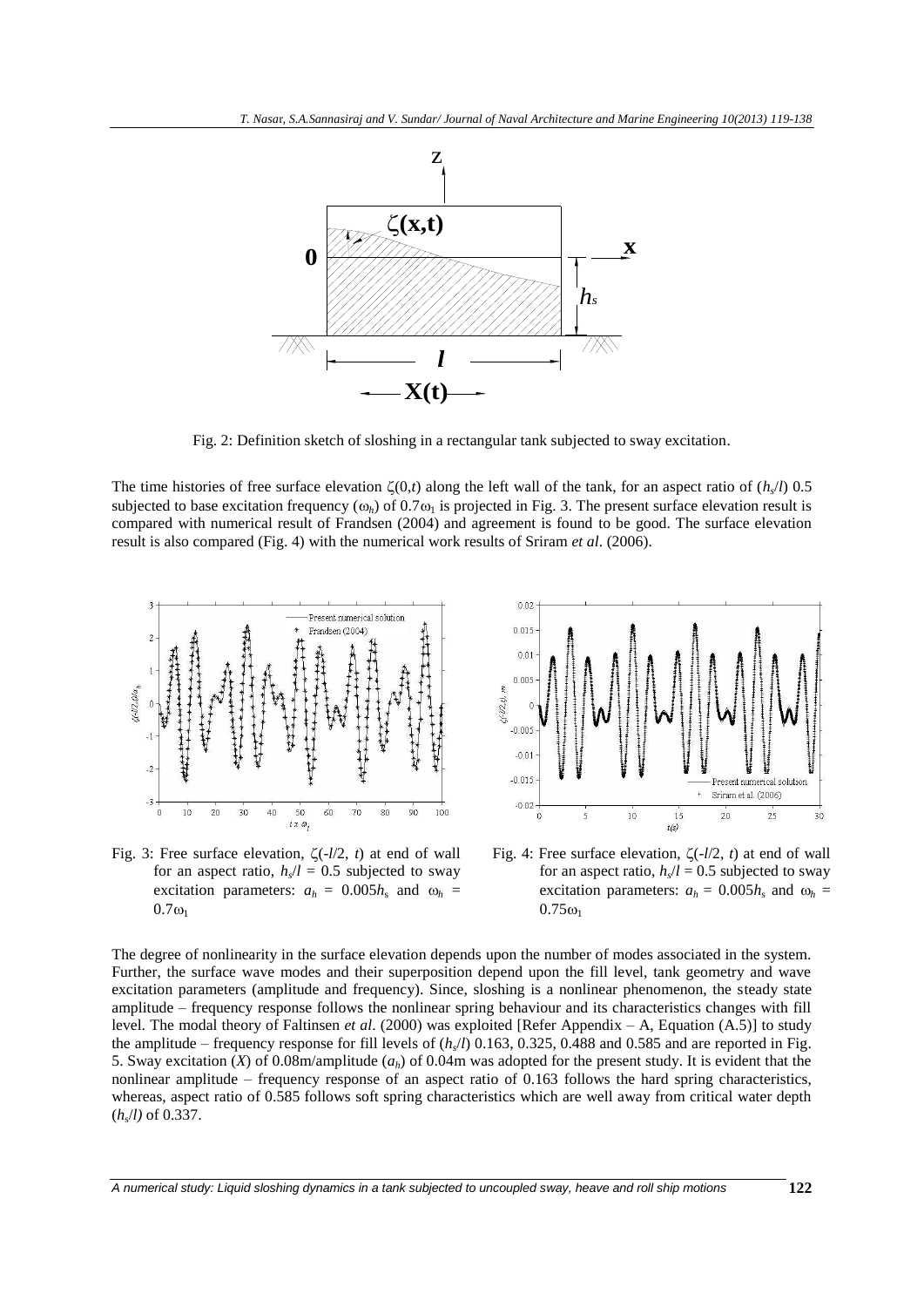

Fig. 5: Amplitude (A) **-** frequency response for different aspect ratio (*h<sup>s</sup>* /*l*) subjected to sway excitation (*ah*) of 0.04m.

| able 1. Talk sloshing requencies for aspect ratio, $n_s t = 0.52$ . |  |  |                                           |  |  |  |  |  |  |  |
|---------------------------------------------------------------------|--|--|-------------------------------------------|--|--|--|--|--|--|--|
|                                                                     |  |  | $n=1$ $N=2$ $n=3$ $n=4$ $n=5$             |  |  |  |  |  |  |  |
|                                                                     |  |  | $f_n(\text{Hz})$ 0.78 1.23 1.54 1.78 1.99 |  |  |  |  |  |  |  |
|                                                                     |  |  | $f_n/f_1$ 1.0 1.61 1.96 2.28 2.55         |  |  |  |  |  |  |  |
|                                                                     |  |  | $2f_n/f_1$ 2.0 3.22 3.92 4.56 5.10        |  |  |  |  |  |  |  |

Table 1: Tank sloshing frequencies for aspect ratio,  $h_s/l = 0.325$ .

A parametric study was carried out to have insight knowledge about the modal behaviour of (*h<sup>s</sup>* /*l*) 0.325. The normalized sloshing frequencies (Eqn.1) with  $f_1$  up to fifth mode are provided in Table 1. However, the excitation frequency (*f*) was considered between 0.46Hz and 1.54Hz (up to third mode) to comply with authors' experimental work of combined degree of excitation. The results of typical sloshing oscillation time histories and their corresponding phase plots subjected to excitation frequencies (*f*) which are closer to the lowest mode sloshing frequencies  $(f_1, f_2, \text{and } f_3)$  are depicted in Fig. 6. It can be seen that a growing in amplitude of sloshing was observed while the excitation frequency equals first mode  $(f/f_1 = 1.0)$  and third mode sloshing frequency  $(f/f_1 = 1.97)$ . It is also learnt that the magnitude of sloshing is higher in first mode (Fig. 6a) than in third mode (Fig. 6c). Further, it is realized that odd mode sloshing frequencies give high response than even mode frequencies. An unstable behaviour is reflected in the phase plots (Fig. 6d and Fig. 6f) in response to increase in sloshing oscillation during its' time evolution. The sloshing oscillation at  $f/f_1 = 1.61$  indicates the existence of multiple frequency components and the same is observed in the corresponding phase plot (Fig. 6e).

The steady state sloshing oscillation spectra for the various excitation frequencies are reported in Fig. 7. Results show that bimodal peaks (Fig. 7a and Fig. 7b) are observed at excitation frequency  $(f)$  and at  $f_1$  while the excitation frequency is lesser than first mode frequency (*f*<sub>1</sub>). A single energy peak (Fig. 7c) can be seen while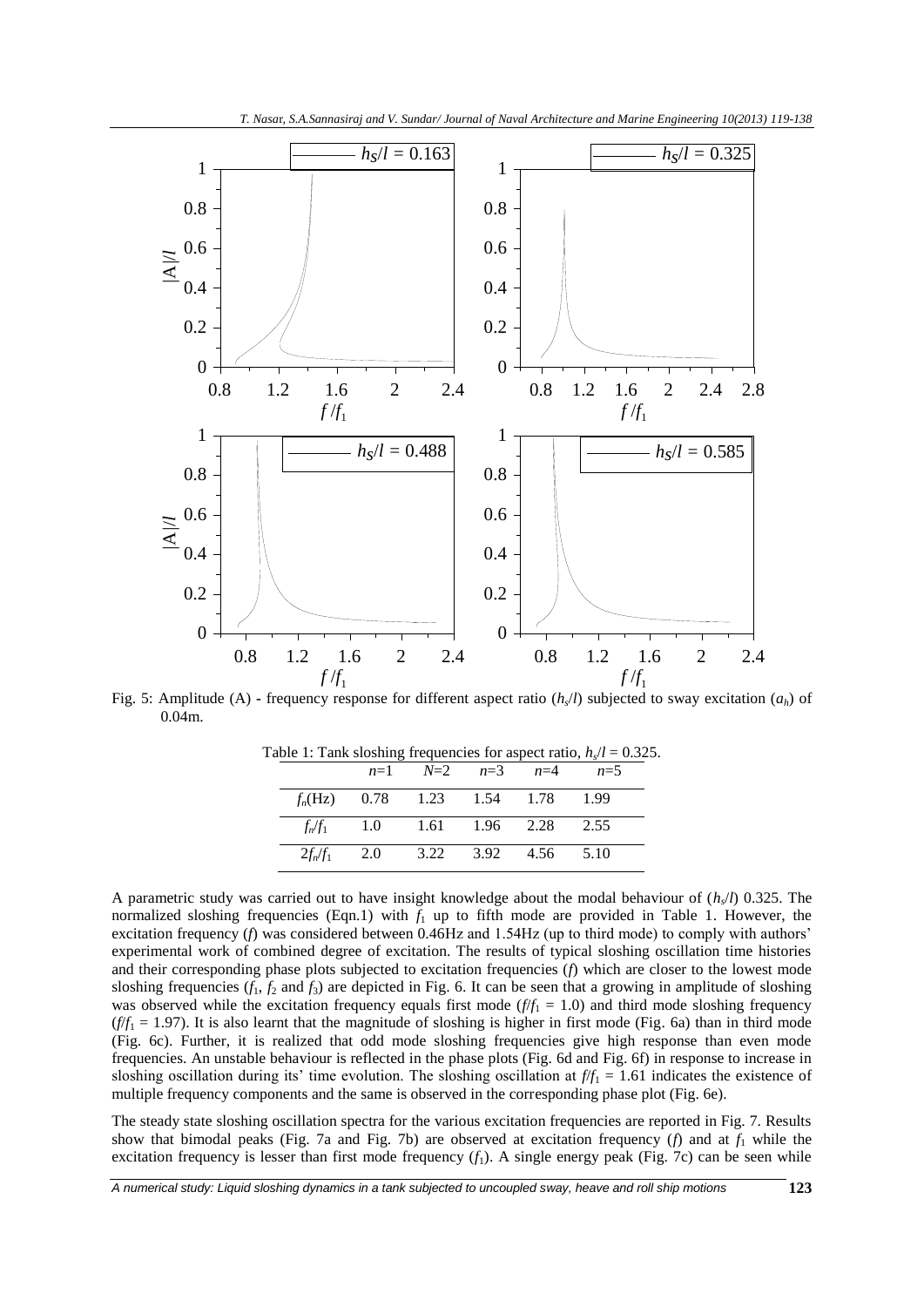the *f* equals the lowest mode sloshing frequency (*f*1) and also the energy value is high. Further, an increase in excitation frequency,  $f = f_2$ , the energy value starts diminish (Fig. 7d) at  $f_1$  and concentrates at  $f_2$  and  $f_3$ . However, the energy concentration is high at  $f_3$  than at  $f_2$ . The results imply that the energy contribution by odd modes (likely to be excited by sway excitation) is higher than by even modes. A dominant energy peak is observed for the excitation at second lowest odd mode frequency,  $f = f_3$  due to third mode contribution in the system (Fig. 7e). Similar kinds of trend in variation of spectral energy have been reported by Sriram *et al*. (2006).



Fig. 6: Sloshing oscillation for  $h_s/l = 0.325$  subjected to sway excitation  $X = 0.08$ m and: (a)  $f/f_1 = 1.0$ , (b)  $f/f_1 = 1.0$ 1.61, and, (c)  $f/f_1 = 1.97$ . The corresponding phase plots are (d), (e), and, (f).

Fig. 8 shows the definition sketch for the heave oscillation of the tank. An initial surface profile (perturbation) needs to be assumed for inducing sloshing oscillation in the liquid tank. In experimental work, initial perturbation is not possible, in the pure vertical mode of excitation. In the coupled mode of excitation, the initial disturbance can be either through sway or roll mode of excitations. However, for the present analytical study, an initial surface profile of  $\zeta(x,t) = a \cos(k_n x)$  was assumed. The second order correction for the free surface elevation in a vertically base excited tank is given as Frandsen (2004):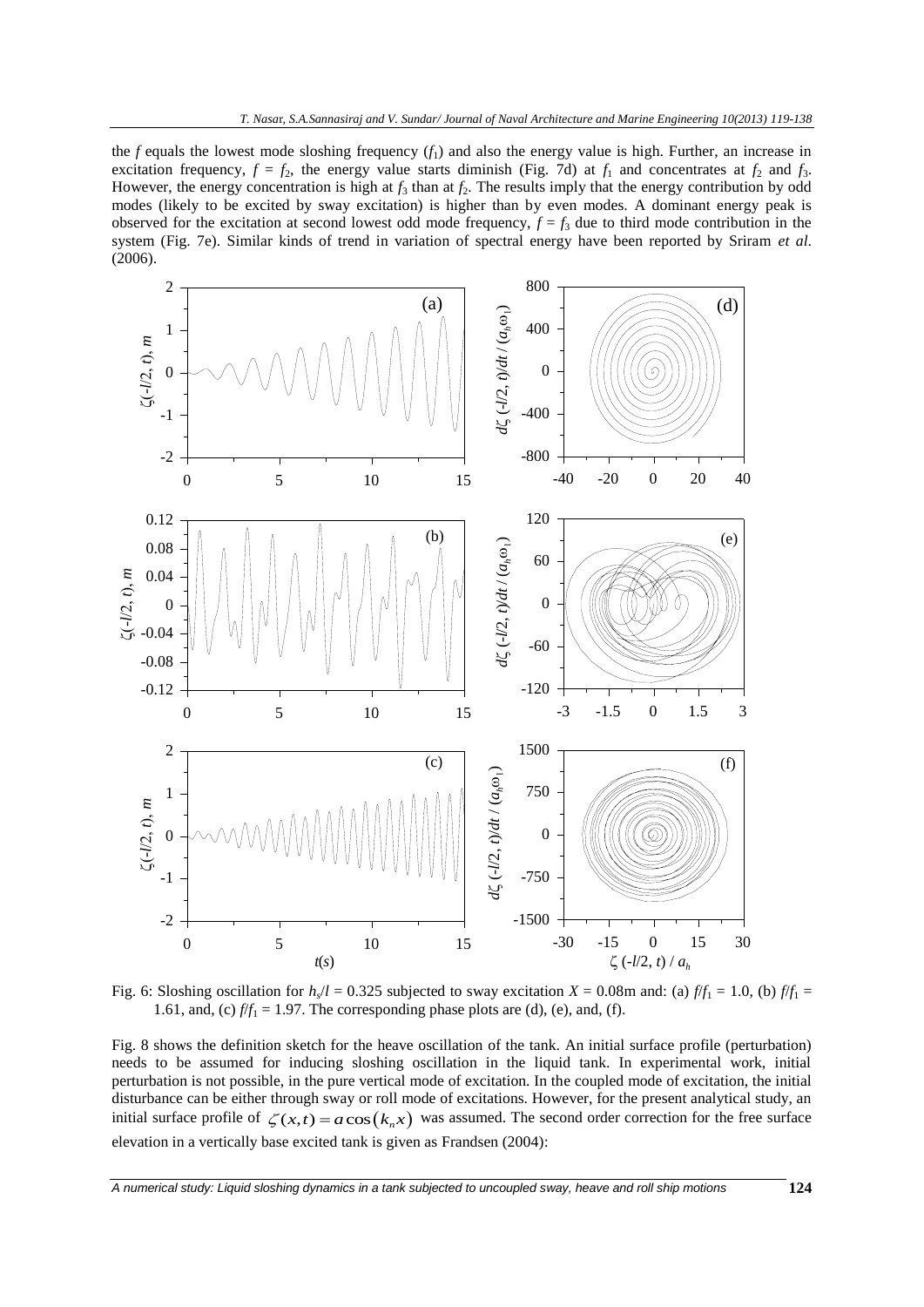T. Nasar, S.A.Sannasiraj and V. Sundar/Journal of Naval Architecture and Marine Engineering 10(2013) 119-138  
\n
$$
\zeta(x,t) = a \cos(k_n x) Z_n^{(1)}(\omega_c t) + a \left( \frac{a \omega_v^2}{g} \right) \cos(k_{2n} x) Z_n^{(2)}(\omega_c t)
$$
\n(5)

where, *a* is the initial perturbation of surface elevation in the tank,  $\varepsilon = a\omega_n^2/g$  and wave number,  $k_n = n\pi/l$ . The tank is assumed to be periodically excited with the base acceleration of  $Z_T^{\dagger} = -\omega_v^2 a_v \cos(\omega_v t).$ 



Fig. 7: Spectra of sloshing oscillation for  $h<sub>s</sub>/l = 0.325$  subjected to various excitation frequencies with sway amplitude  $(a_h)$  of 0.04m.

# *3.3 Heave Excitation*

The evolution functions  $Z_{n,2n}^{(1,2)}$  should satisfy the homogeneous and non homogeneous Mathieu equations and it is given in nondimensional form as follows: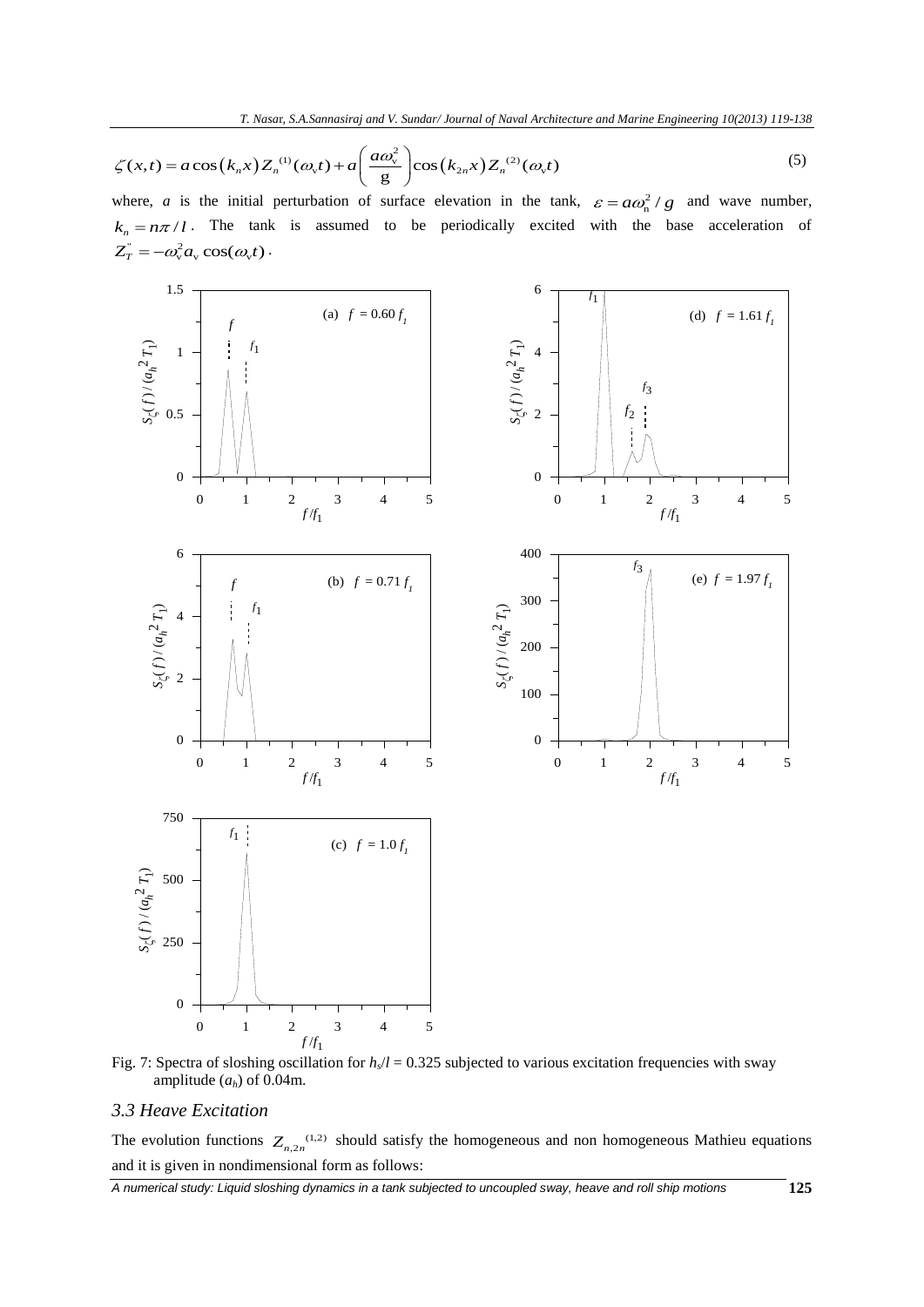

Fig. 8: Definition sketch of sloshing in a rectangular tank subjected to vertical excitation  
\n
$$
Z^{(1)^{n}}_{n}(\omega_{v}t) + \Omega_{n}^{2} (1 + \kappa_{v} Z^{*}(\omega_{v}t)) Z^{(1)}_{n}(\omega_{v}t) = 0
$$
\n
$$
Z^{(2)^{n}}_{2n}(\omega_{v}t) + \Omega_{2n}^{2} (1 + \kappa_{v} Z^{*}(\omega_{v}t)) Z^{(2)}_{2n}(\omega_{v}t) = \frac{1}{2\Omega_{n}^{2}} \left( \frac{1}{2} \frac{\Omega_{2n}^{2}}{\Omega_{n}^{2}} + 2 \right) \frac{k_{n}^{2}}{L^{2}} - \frac{\Omega_{2n}^{2} \Omega_{n}^{2}}{2} \right) Z^{(1)^{n}}_{n}(\omega_{v}t)^{2}
$$
\n
$$
- (1 + \kappa_{v} Z^{*}(\omega_{v}t)) \left( \frac{k_{n}^{2}}{L^{2}} - \frac{\Omega_{2n}^{2} \Omega_{n}^{2}}{2} \right) Z_{n}^{(1)}(\omega_{v}t)^{2}
$$
\n
$$
(6.2)
$$

where, v  $\mu_n = \frac{\omega_n}{\omega_n}$  $\omega$  $\Omega_n = \frac{\omega_n}{\omega_n}$ ,  $\kappa_v = a_v \omega_v^2 / g$ ,  $L = l \omega_v^2 / g$ ,  $a_v$  is the heave amplitude and with the following non-

dimensional initial conditions,  $Z_n^{(1)}(0) = 1$ ,  $Z_n^{(1)}(0) = 0$ ,  $Z_{2n}^{(2)}(0) = 0$  and  $Z_{2n}^{(1)}(0) = 0$ . Runge-Kutta fifth order time iteration method has been adopted to solve the non homogeneous Mathieu equations. The time evolution of sloshing oscillation subjected to excitation frequency ( $\omega_v$ ) of 0.8 $\omega_1$ , heave amplitude ( $a_v$ ) of 0.5 $h_s$ and for  $h_s/l$  of 0.5 is projected in Fig. 9. An initial profile of first mode and its wave steepness ( $\varepsilon$ ) of 0.0014 was assumed. The result is found to be in accord with Frandsen (2004). The result (Fig. 10) is also compared with Sriram *et al.* (2006) for the wave excitation frequency ( $\omega_v$ ) of 0.75 $\omega_1$ , wave steepness ( $\varepsilon$ ) of 0.014 and heave amplitude  $(a_v)$  of  $0.005h_s$ .





Fig. 9: Sloshing oscillation for  $h<sub>s</sub>/l = 0.5$  due to heave excitation parameters,  $\Omega_1 = 1.253$ ,  $\kappa_v = 0.5$ ,  $\epsilon = 0.0014$ 

Fig. 10: Sloshing oscillation for  $h<sub>s</sub>/l = 0.5$  due to heave excitation parameters,  $\Omega_1 = 1.333$ ,  $\kappa_{\rm v} = 0.004$ ,  $\varepsilon = 0.014$ , and with  $h_{\rm s}/l = 0.5$ 

A parametric study has been carried out to explore the effect of initial surface assumption on spectral energy for an aspect ratio  $(h_s/l)$  of 0.325. The normalized sloshing frequencies up to fifth mode and their corresponding parametric resonance condition for each mode are shown in Table 1. An initial perturbation parameter of  $(\varepsilon)$  of 0.014 was considered of all the modes assumed.

The spectra of sloshing oscillation subjected to various excitation frequencies and for the assumption of first mode are shown in Fig. 11. In general, it can be seen that the sloshing energy is observed to be concentrate at first mode  $(f/f_1 = 1)$  of all the frequencies considered. The variation of energy is not significant between  $f =$  $0.65f_1$  (Fig. 11a) and  $f = 1.61f_1$  (Fig. 11e). However, the energy increases drastically while the excitation frequency (*f*) approaches to the principal parametric resonance condition ( $f = 2f_1$ ). A bimodal peak has been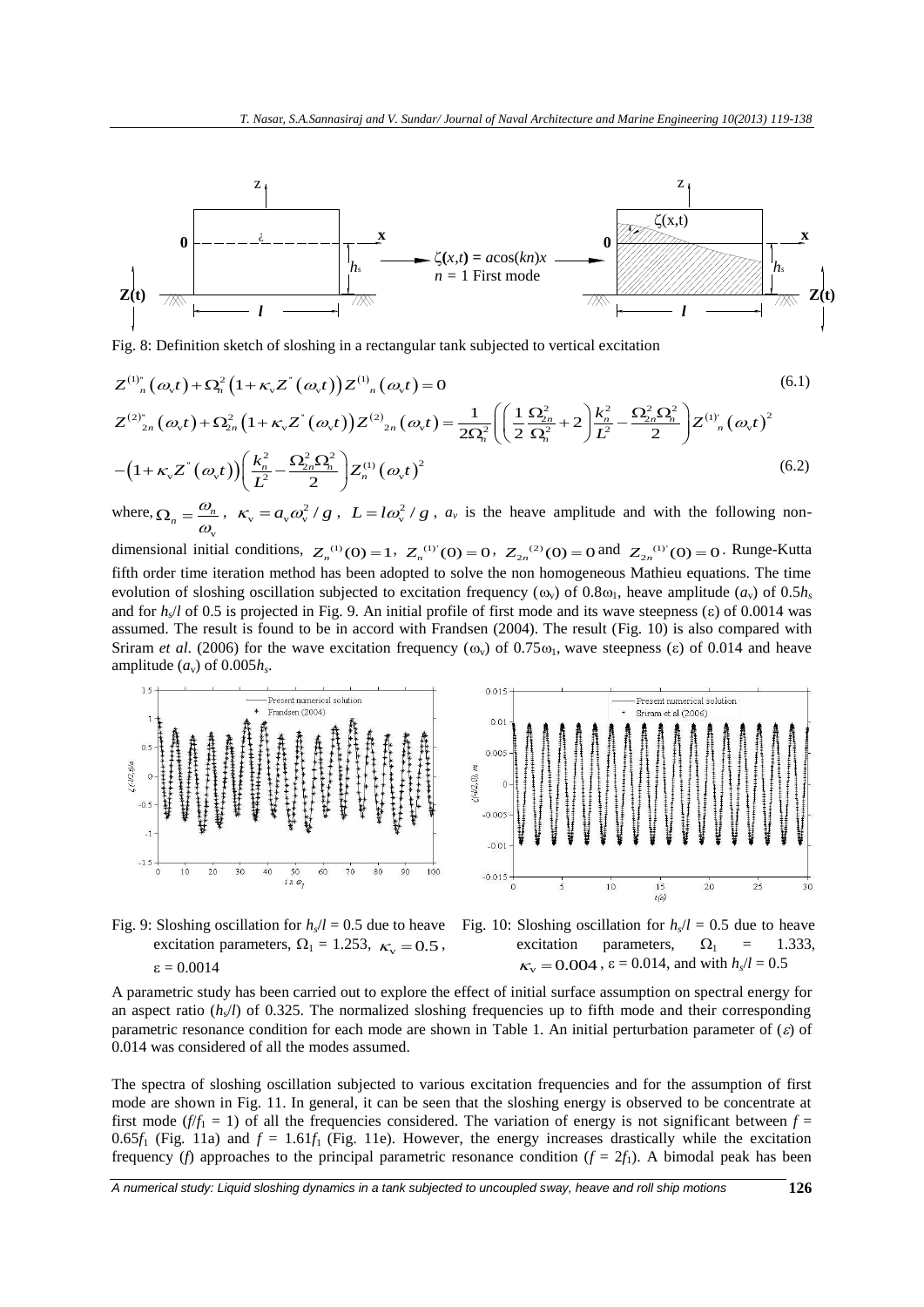observed (Fig. 11f) for the excitation frequency,  $f = 1.97f_1$ . A dominant peak at  $f/f_1 = 1$  and secondary peak at excitation harmonics  $(f/f_1 = 1.97)$  were identified due to the contribution of first of mode.



Fig. 11: Spectra of sloshing oscillation for  $h<sub>s</sub>/l = 0.325$  subjected to various excitation frequencies with assumption of first mode  $\zeta(x,t) = a \cos(k_1 x)$ .

Fig. 12 shows the spectral energy for the assumption of second mode as the initial profile in the heave excited tank. It is observed that energy is leaning to accumulate at  $f/f_1 = 1.61$  (second mode,  $f_2/f_1 = 1.61$ ) of all the excitation frequencies (*f*) considered. Further, the energy increases as the excitation frequency tends towards the parametric resonance of second mode ( $2f_2/f_1 = 3.22$ ). A similar kind of bimodal peak as shown in Fig. 12f has been observed as in the case of first mode assumption, for the excitation at  $f/f_1 = 2.65$ . The trend in the variation of spectral energy concentration for the third mode profile  $(f_3)$  as shown in Fig. 13 is observed to be same as the lowest modes assumed ( $f_1$  and  $f_2$ ). The energy concentrates at  $f_3/f_1 = 1.96$ . By analyzing the variation of spectral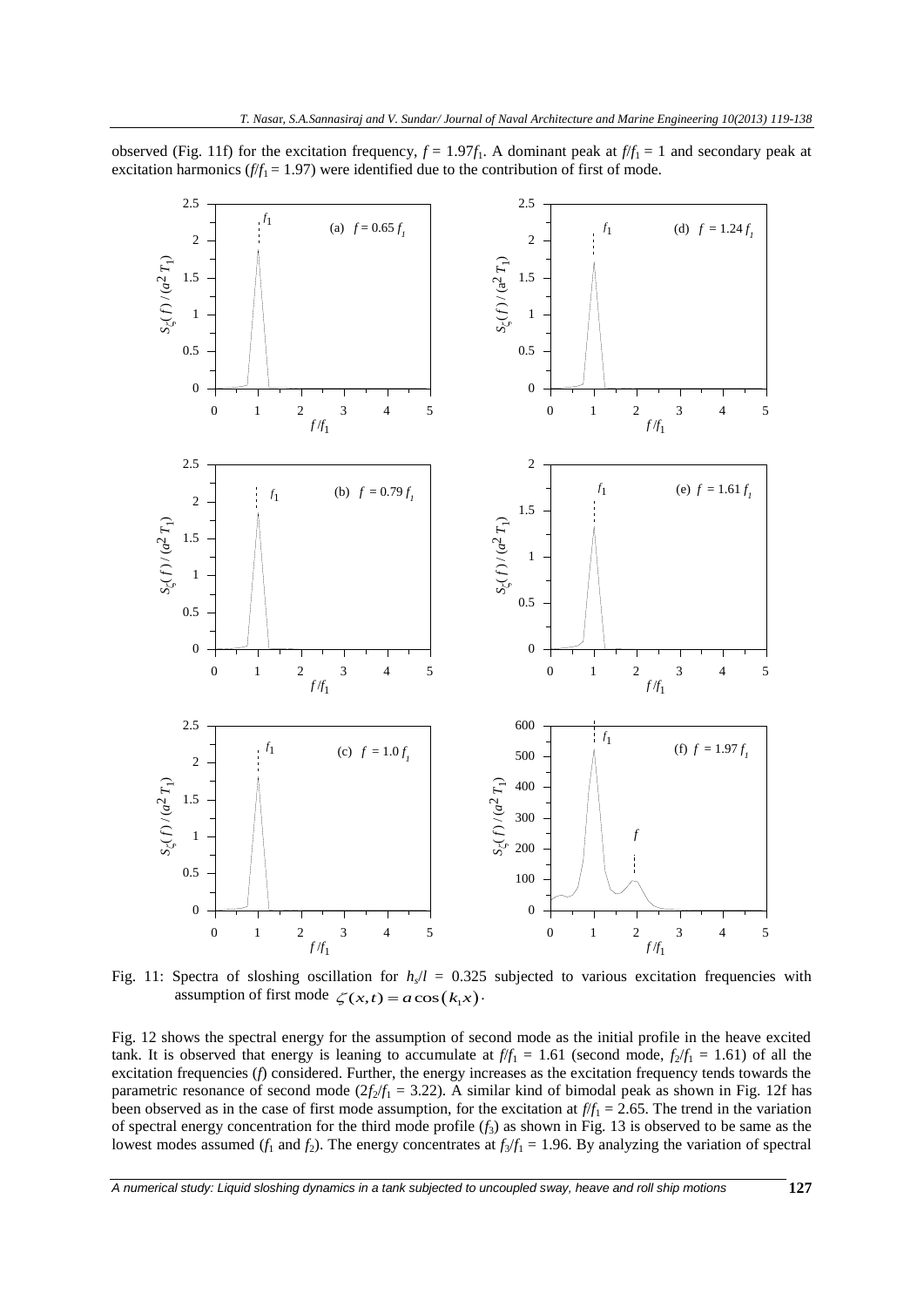energy, it is inferred that the vertical mode of excitation increases the amplitude of sloshing oscillation of particular mode shape assumed as perturbation.



Fig. 12: Spectra of sloshing oscillation for  $h<sub>s</sub>/l = 0.325$  subjected to various excitation frequencies with assumption of second mode,  $\zeta(x, t) = a \cos(k_2 x)$ .

## *3.4 Roll Excitation*

The definition sketch for the tank is being subjected to roll excitation is presented in Fig. 14. Let us assume that the tank is roll around the point  $(0, 0, z)$  of mobile coordinate system with displacement of  $\phi = \phi_0 \sin(\omega t)$ . The steady state sloshing amplitude in a rectangular tank excited by sinusoidal roll motion [(Faltinsen *et al*. (2000)] can be determined by the following Equation (7).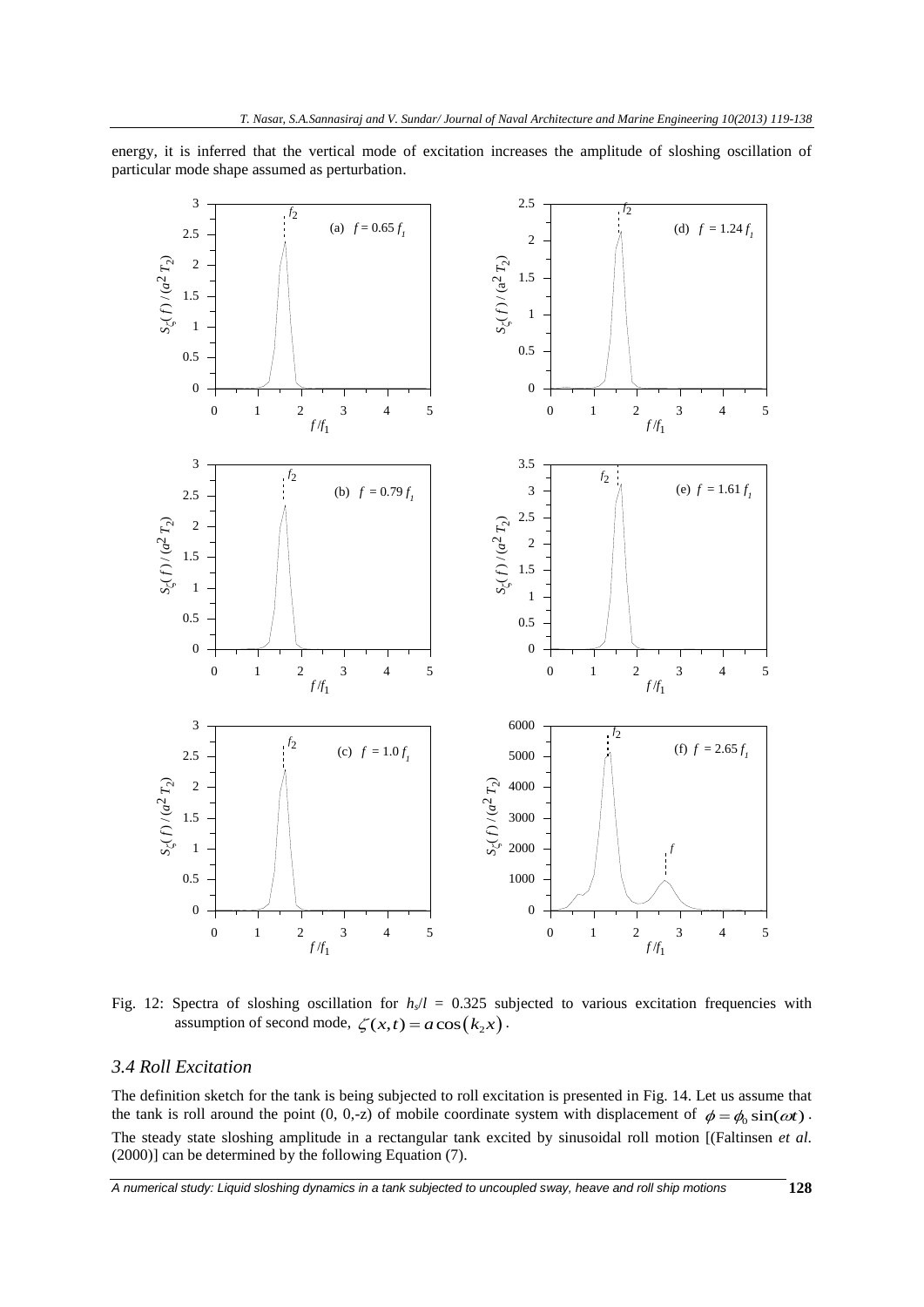T. Nasar, S.A.Sannasiraj and V. Sundar/Journal of Naval Architecture and Marine Engineering 10(2013) 119-138  
\n
$$
(r_1^2 - 1)\overline{A} + v(r_2, \overline{h})\overline{A}^3 - \overline{P_1}\phi_o\left(\frac{z_1}{l} - \frac{S_1}{l} + \frac{g}{l\omega^2}\right) = 0
$$
\n(7)

where  $\phi_0$  is the roll amplitude, *z<sub>I</sub>* is the position of roll axis,  $S_n = \frac{2l}{n\pi} \tanh\left(\frac{n\pi}{2l}h_s\right)$ ,  $n \ge 1$  $=\frac{2l}{n\pi}\tanh\left(\frac{n\pi}{2l}h_s\right), n\geq 1$ . . The results for the aspect ratios of 0.163, 0.325, 0.488 and 0.585 are depicted in Fig. 15. It is evident that *h*<sup>s</sup> /*l* of 0.325 delineates the hard spring and soft spring characteristics.



Fig. 13: Spectra of sloshing oscillation for  $h<sub>s</sub>/l = 0.325$  subjected to various excitation frequencies with assumption of third mode  $\zeta(x,t) = a \cos(k_3 x)$ .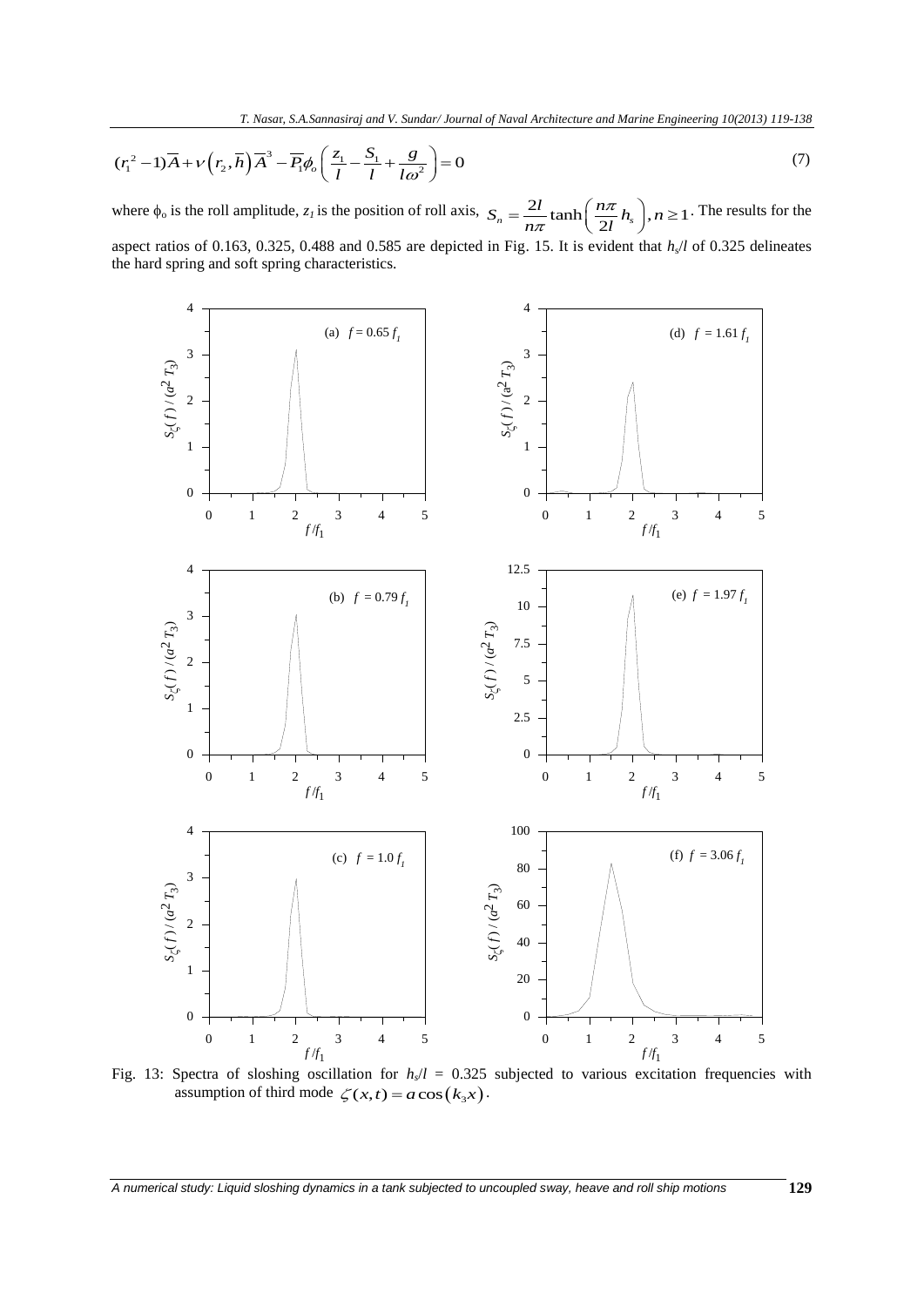

Fig. 14: Definition sketch of sloshing in a rectangular tank subjected to roll excitation



Fig. 15: Amplitude (A) - frequency response for different aspect ratio  $(h_s/l)$  subjected to roll amplitude ( $\phi_o$ ) of 0.1radians

The free surface elevation (Faltinsen, 1974) inside the tank is given as follows:

$$
\zeta(x,t) = \zeta_1 \phi_o^{1/3} + \zeta_2 \phi_o^{2/3} + \zeta_3 \phi_o \tag{8}
$$

where  $\zeta_1$ ,  $\zeta_2$  and  $\zeta_3$  are the first-, second-, and third- order wave elevation respectively and are explained in Appendix – B. The spectra of sloshing oscillation for different excitation frequencies and roll amplitude ( $\phi_0$ ) of 0.1radians are shown in Fig. 16. It can be seen that the sloshing energy is observed to be concentrate on corresponding excitation frequencies and the energy is high at principal resonance condition  $(f = f_1)$  (Fig. 16c). It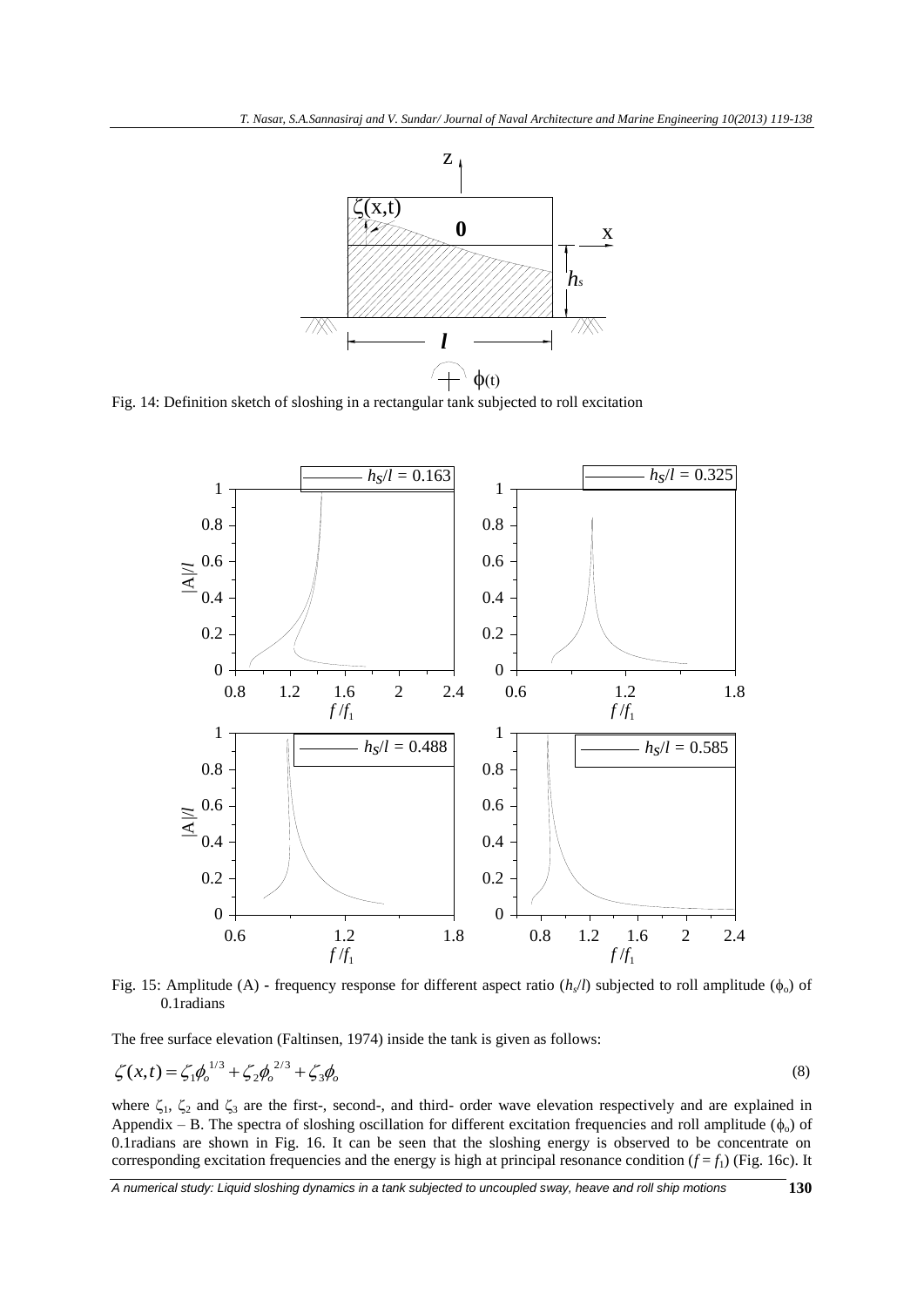is also inferred that sloshing energy concentrates (Fig. 16a-f) on first mode irrespective of the excitation frequencies considered and the same observation was reported by Jermie *et al*. (2012). In order to substantiate the above statement, the snap shot of sloshing profile inside the tank at various instant of time is given in Fig. 17. It is confirmed that the first mode alone induced in the liquid tank, even, if the excitation is at second mode  $(f = 1.61f_1)$  (Fig. 17e) and third mode  $(f = 1.97f_1)$  (Fig. 17f) sloshing frequencies.



Fig. 16: Spectra of sloshing oscillation for  $h_s/l = 0.325$  subjected to various excitation frequencies with roll amplitude of  $\phi_0 = 0.1$  radians ( $s = l/2 * \phi_0$ ).

## *3.5 Experimental Work (Coupled Sway, Heave and Roll Excitation)*

With the wide knowledge obtained from the individual degree of excitation (sway, heave and roll) and along with the inherent characteristics of a nonlinear system, the sloshing dynamics due to coupled degree of excitation was explored out. An excerpt from the authors' work Nasar *et al.* (2008a) is presented here. The time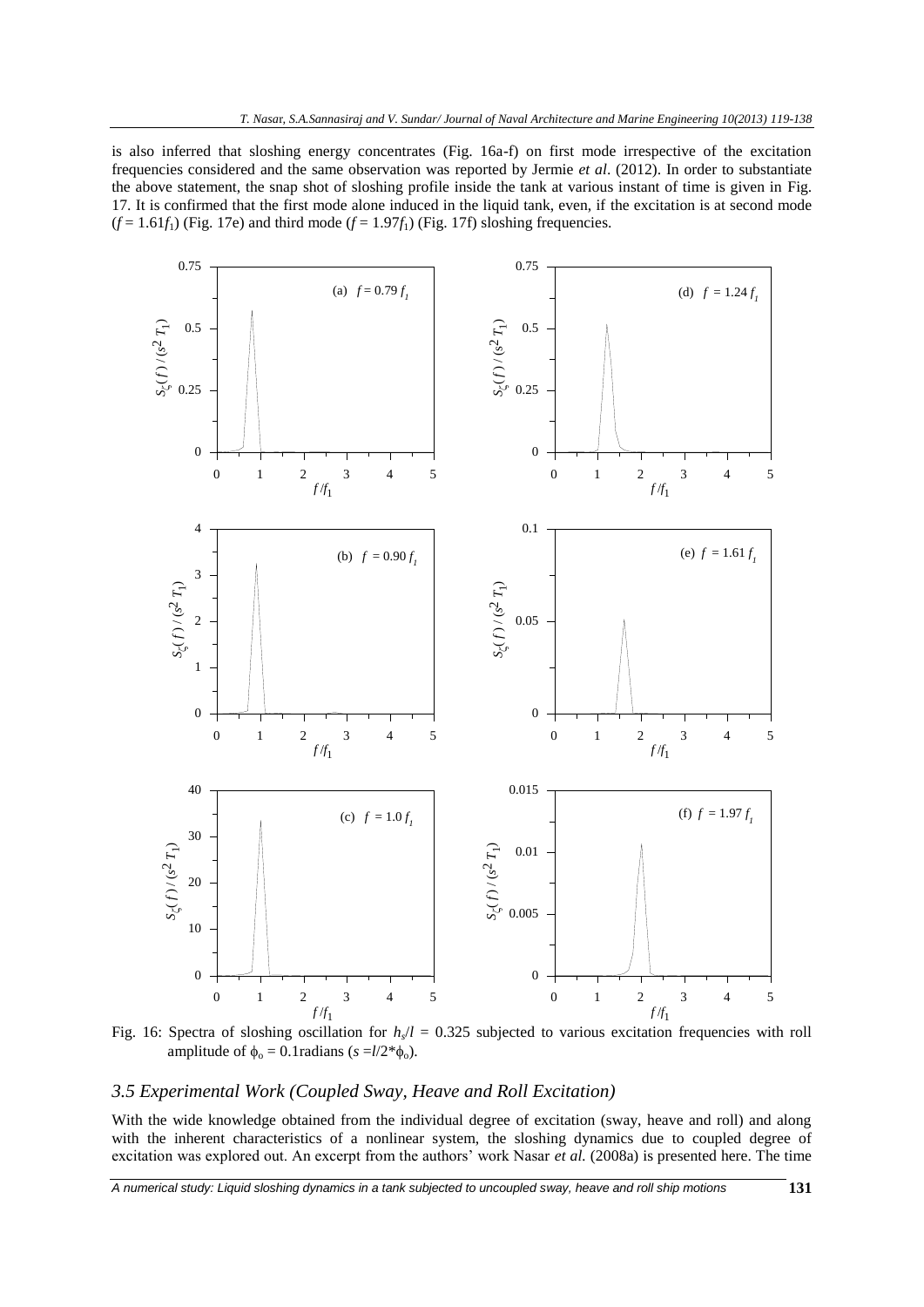histories, the respective phase plots and the spectral density for the wave excitation frequency  $(f_w)$  of 0.62Hz (half of the second mode frequency) and due to barge excitation parameters  $(X/H<sub>i</sub> = 0.70, Z/H<sub>i</sub> = 0.80$  and  $\phi B/2H_i = 1.01$  are shown in Fig. 18. A bifurcation effect is observed in the phase plot (Fig. 18b) due to two equally dominant energy peaks as can be seen in Fig. 18c, one at  $f_w$  and other at second mode frequency  $(f_2)$ . The sloshing at  $f_2$  is due to the secondary parametric resonance of second mode ( $f_w \leq f_2/2$ ). Also the surface profile as shown in Fig. 19 confirms the existence of the second mode and first mode (due to  $f_w$ ) in the system.



Fig. 17: Free surface profile along the length of the tank subjected to roll amplitude of  $\phi_0 = 0.1$ radians and excitation frequencies: (a)  $f = 0.79f_1$ , (b)  $f = 1.61f_1$  and (c)  $f = 1.97f_1$ .

An attempt has been made to compare the trend (qualitative) in variation of sloshing oscillation due to coupled degree of excitation (sway, heave and roll) with the theoretical results of single (sway) degree of excitation. The experimental results for the aspect ratio  $(h_s/l)$  of 0.163 and 0.325 are shown in Fig. 20 and Fig. 21, respectively. Faltinsen (2000) theory has been exploited for the comparison purposes. It can be learnt that the experimental results of sloshing response follow the trends of theoretical work. It is also satisfy the nonlinear spring characteristics i.e the maximum response is observed to be away from classical resonance condition( $f_w/f_1 = 1$ ). A secondary peak is seen at second lowest odd mode frequency  $(f_3)$  due to resonance of third mode in the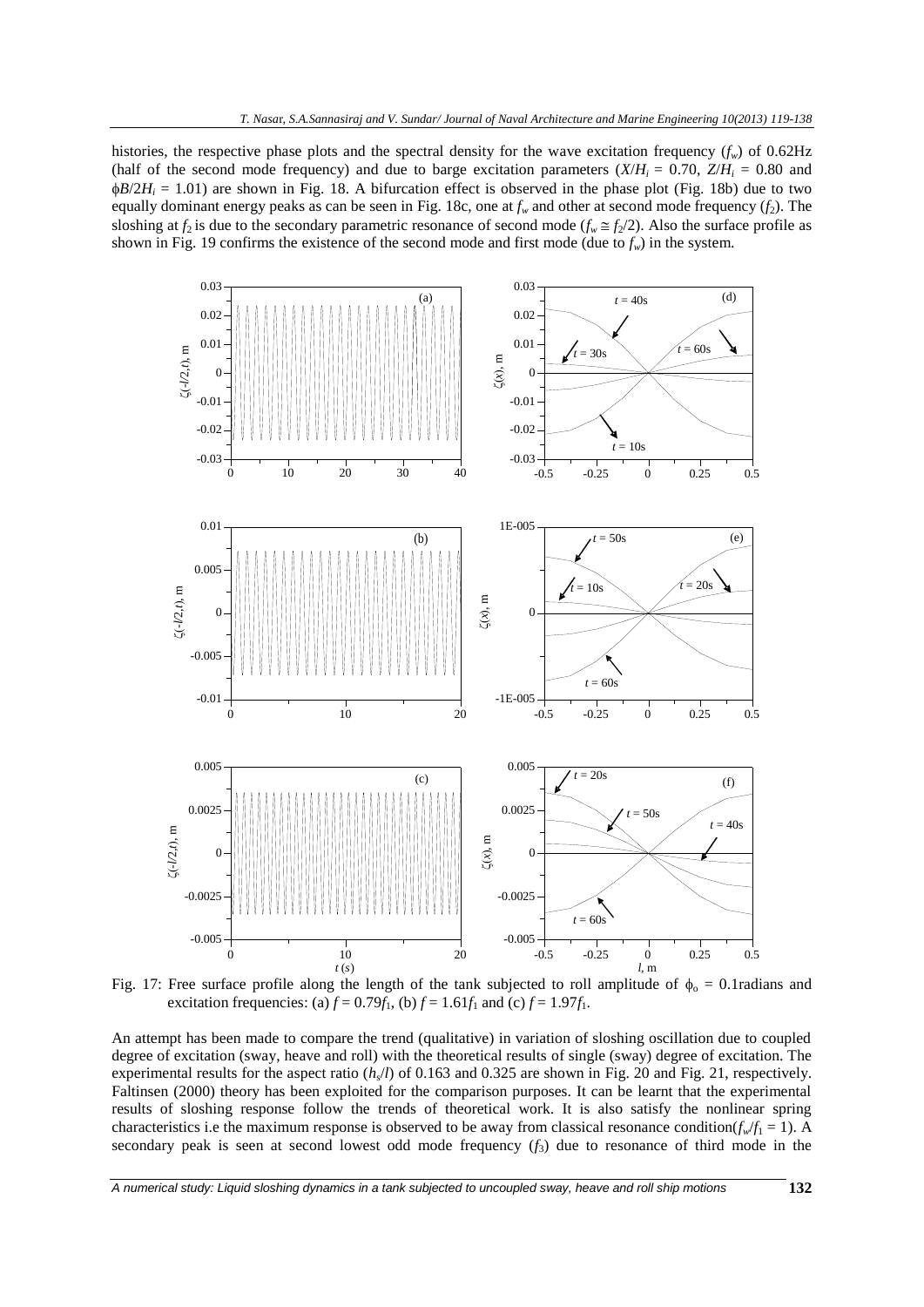combined degree of excitation. In addition, it is learnt that the significance of individual degree of excitation is evident and must be understood prior to analyzing the results of combined degree of excitation.

![](_page_14_Figure_2.jpeg)

Fig. 18: Sloshing oscillation (Nasar *et al.* 2008a) for  $h_s/l = 0.325$ ,  $H_l/d = 0.08$  and  $a_w = H_l/2$ : (a) Surface elevation at the end wall,  $f_w/f_1 = 0.80$ ,  $X/H_i = 0.70$ ,  $Z/H_i = 0.80$  and  $\phi B/2H_i = 1.01$ ; (b) phase plot and (c) surface elevation spectrum corresponding to (a).

![](_page_14_Figure_4.jpeg)

Fig. 19: Free surface profile (Nasar *et al*. 2008a) along the length of the tank for *h<sup>s</sup>* /*l* = 0.325 subjected to wave excitation frequency,  $f_w = 0.62$  Hz and incident wave height,  $H_i = 0.08$ m.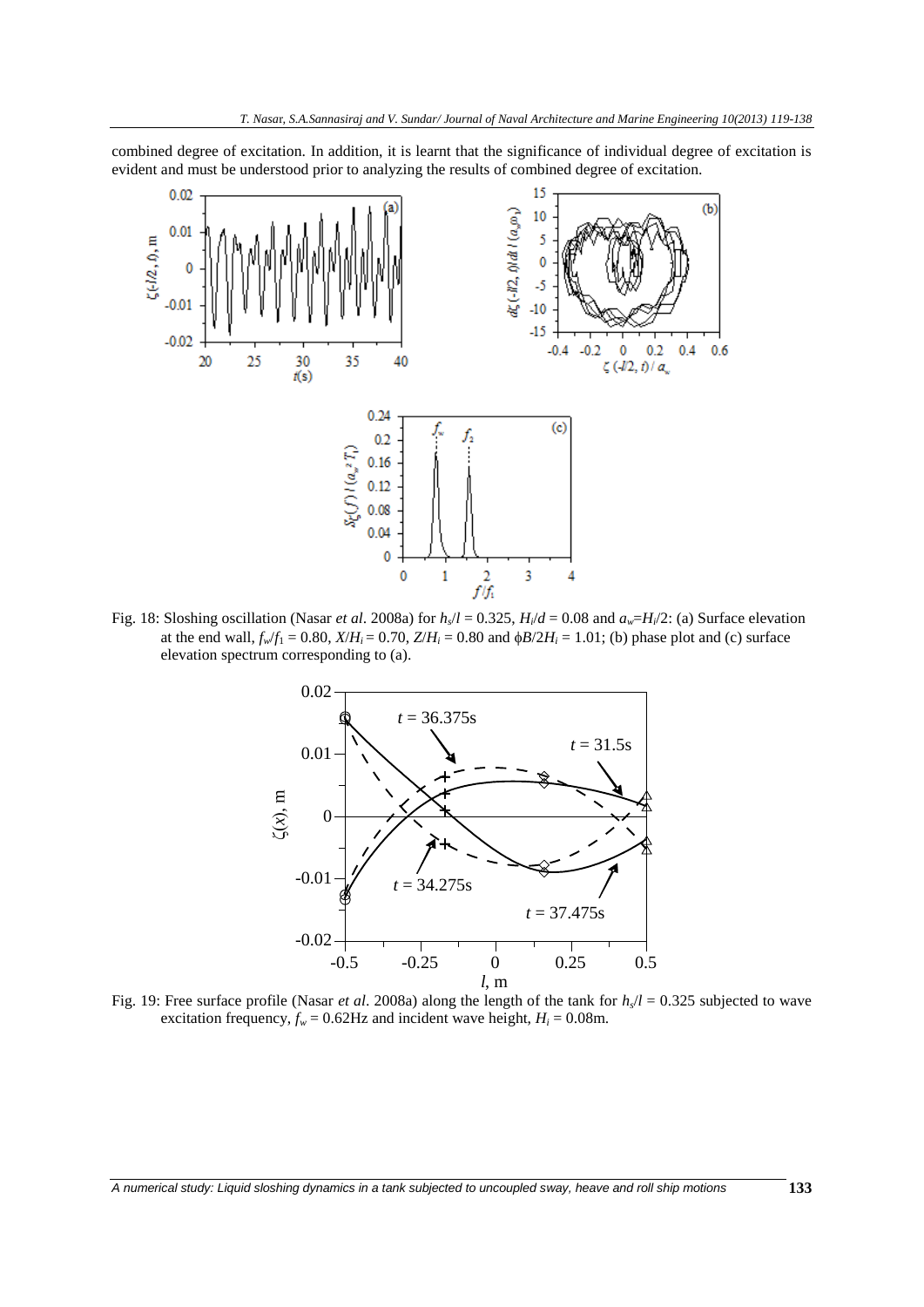![](_page_15_Figure_1.jpeg)

Fig. 20: Qualitative comparison of trend in variation of sloshing oscillation between experimental results (Nasar *et al*. 2008a) of coupled degree (sway, heave and roll) of excitation and theoretical results of single degree (sway) of excitation for an aspect ratio of  $h_s/l = 0.163$ 

![](_page_15_Figure_3.jpeg)

Fig. 21: Qualitative comparison of trend in variation of sloshing oscillation between experimental results (Nasar *et al*. 2008a) of coupled degree (sway, heave and roll) of excitation and theoretical results of single degree (sway) of excitation for an aspect ratio of  $h<sub>s</sub>/l = 0.325$ 

## **4.0 Conclusions**

In addition to the above discussion, based on the existing literature and authors' experience, the following general comments were made by considering the importance of degree of excitation. A partially filled tank in a ship experiences six degrees of excitation in the real marine environment. As a result, the induced sloshing oscillation and the resulting pressure on the liquid containment depends upon wave direction in which it approaches the vessel, the tank position in the vessel, wave frequency and shape of the tank (rectangular, circular or square). The liquid sloshing dynamics in a square tank subjected to excitation in yaw mode is quite important for design purpose which would be positioned in the fore and aft of the vessel. The mass of liquid movement is restricted to unidirectional while the tank is being subjected to either sway or roll excitation. Hence the sloshing pressure anticipated on the liquid containment is high. In general, the sway or surge (depends on the tank longitudinal axis with excitation direction) contributes high to their part for sloshing while comparing to the other degrees of excitation. The roll or yaw excitation comes to the next. The pitching effect is important in a case that the tank longitudinal axis positioned along the vessel's length. However, the heave excitation doesn't have any influence on disturbing the free surface unless it is combined with any other degrees of excitation. By keeping the above issues in mind and considering the importance of beam sea excitation, the present study explored the physics implicated with the sloshing phenomenon subjected to individual sway, heave and roll excitations. The following conclusions were drawn by solving the theoretical models.

Sway excited tank

- In general, the sloshing energy contribution by odd modes dominate even modes which means that odd modes are likely to be excited in sway excitation
- $\blacklozenge$  While  $f_w \le f_1$ , the sloshing energy is observed at  $f_w$  (dominant) and  $f_1$ . As the excitation frequency  $(f_w)$ increases, energy concentrates at  $f_1$  and diminishes at  $f_w$ . At resonance  $(f_w = f_1)$ , a single energy peak is observed at  $f_1$ .
- $\blacklozenge$  At  $f_w$  >  $f_1$ , energy starts to concentrate on higher order sloshing frequencies

Heave excited tank

 It is learnt that the static free surface of liquid would be remain undisturbed, unless, a particular mode shape  $(n=1,2,3,\ldots)$  is assumed as perturbation in the heave excitation. It excites the same mode and the sloshing energy is amplified at parametric resonance condition  $(f_w = 2f_n,$ *n*=1,2,3…….).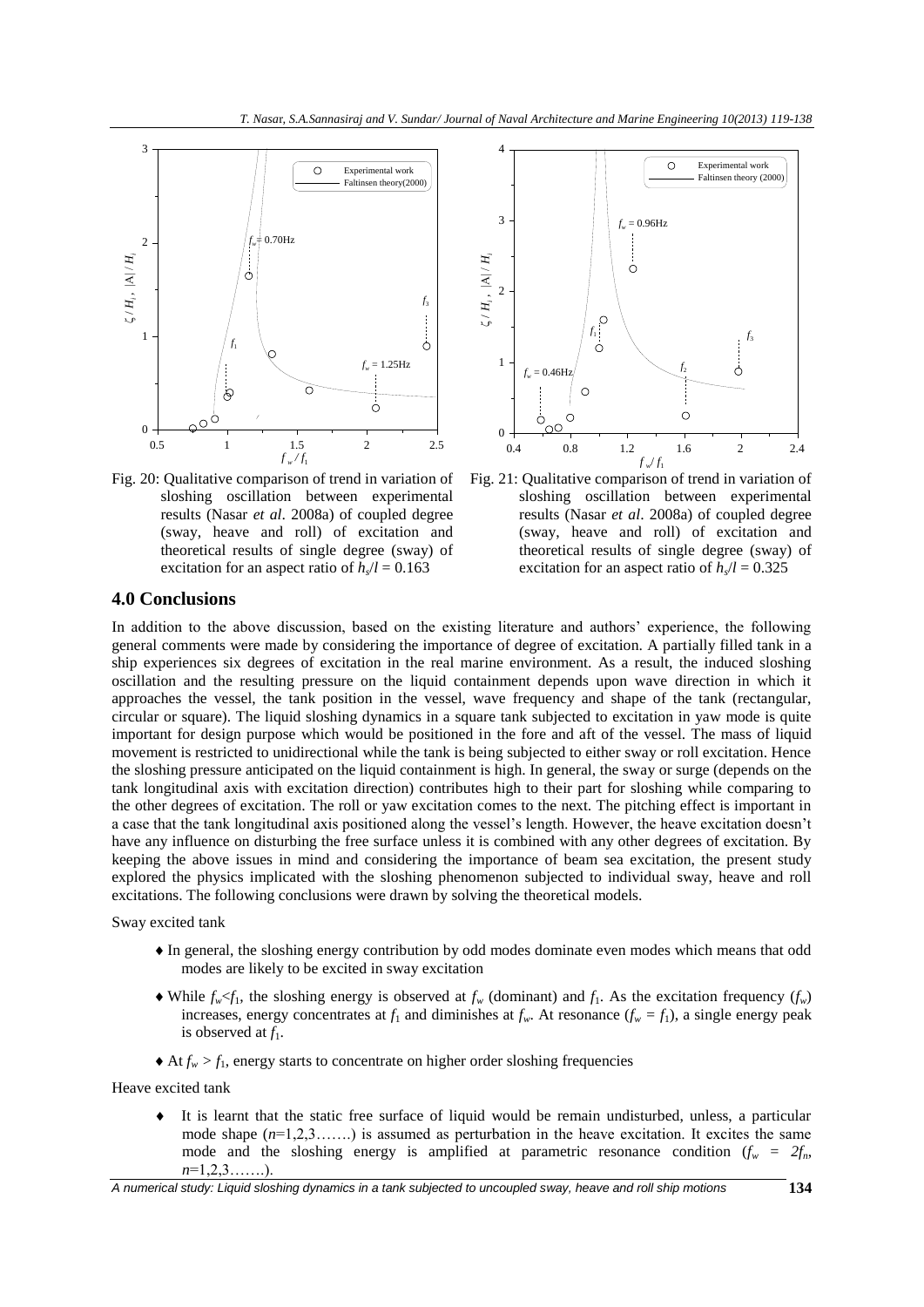Roll excited tank

 $\bullet$  The sloshing energy is observed to be concentrate on excitation frequencies  $(f_w)$  due to first mode contribution and at classical resonance  $(f_w = f_1)$  the amplitude of sloshing oscillation is high.

The obtained knowledge is quite supportive in analyzing the sloshing dynamics (identification of harmonics and resonances) of combined degree of excitation of sway, heave and roll (authors' experimental work, Nasar *et al*.2008a). The existence of harmonics and mode shape was further confirmed with phase portrait and surface profile, respectively. Faltinsen (2000) modal theory has been exploited to obtain the nonlinear amplitudefrequency response curves for the aspect ratio (*h<sup>s</sup>* /*l*) 0.163, 0.325, 0.488 and 0.585 considered in the experimental work. A qualitative comparison shows that the sloshing responses follow the trends of theoretical work and exhibit nonlinear characteristics.

## **References**

Armenio, V. and La Rocca, M. (1996): On the Analysis of Sloshing of water in Rectangular Containers: Numerical study and Experimental validation, Ocean Engineering, Vol.23, No.3, pp.705-739. [http://dx.doi.org/10.1016/0029-8018\(96\)84409-X](http://dx.doi.org/10.1016/0029-8018(96)84409-X)

Benjamin, T.B. and Ursell, H.W. (1954): The Stability of the Plane Free Surface of a Liquid in a Vertical Periodic Motion, Proceedings of Royal Society of London, Series A225, pp.505 – 515. <http://dx.doi.org/10.1098/rspa.1954.0218>

British Maritime Corporate profile (2005): British Maritime Technology Limited, UK.

Faltinsen, O.M. (1974): Nonlinear Theory of Sloshing in Rectangular Tanks, Journal of Ship Research, Vol.18, No.4, pp.224 – 241.

Faltinsen, O.M. (1978): A Numerical Nonlinear Method of Sloshing in Tanks with Two Dimensional Flow, Journal of Ship Research, Vol.22, No.3, pp.193 – 202.

Faltinsen, O.M., Rognebakke, O.F., Lukovksky, I.A. and Timokha, A.N. (2000): Multimodal Analysis of Nonlinear Sloshing in a Rectangular Tank with Finite Water depth, Journal of Fluid Mechanics, Vol.407, pp.201 – 234[. http://dx.doi.org/10.1017/S0022112099007569](http://dx.doi.org/10.1017/S0022112099007569)

Faltinsen, O.M. and Timokha, A.N. (2001): Adaptive Multimodal approach to Nonlinear Sloshing in a Rectangular Tank., Journal of Fluid Mechanics, Vol.432, pp.167 – 200.

Faltinsen, O.M. and Timokha, A.N. (2002): Asymptotic Modal approximation of Nonlinear Resonant Sloshing in a Rectangular Tank with small Fuid depth, Journal of Fluid Mechanics, Vol.470, pp.319 – 357. <http://dx.doi.org/10.1017/S0022112002002112>

Frandsen, J.B. (2003): Simulation of Sloshing motions in Fixed and Vertically Excited Containers using a 2-D Inviscid sigma-transformed Finite Difference Solver, Journal of Fluids and Structures, Vol.18, pp.197 – 214. <http://dx.doi.org/10.1016/j.jfluidstructs.2003.07.004>

Frandsen, J.B. (2004): Sloshing in Excited Tanks, Journal of Computational Physics, Vol.196, pp.53 – 87. <http://dx.doi.org/10.1016/j.jcp.2003.10.031>

Ibrahim, R.A. (2005): Liquid Sloshing Dynamics – Theory and Applications, Cambridge University press, Newyork.

Jermie, J.S., Sannasiraj S.A. and Sundar V. (2012): Numerical Simulation of Sloshing in a Rectangular Tank Subjected to Rotational Motion, Proceedings of the Twenty-second International Offshore and Polar Engineering Conference, Rhodes, Greece, June 17–22.

Jiang, L., Ting, C., Perlin, M. and Schultz, W.W. (1996): Moderate and steep Faraday waves: instabilities, modulation and temporal asymmetries, Journal of Fluid Mechanics*,* Vol.329, pp.275-307. <http://dx.doi.org/10.1017/S0022112096008920>

Lui, A.P. and Lou, Y.K. (1990): Dynamic Coupling of a Liquid Tank system under Transient Excitations, Ocean Engineering, Vol.17, No.3, pp.263 – 277[. http://dx.doi.org/10.1016/0029-8018\(90\)90005-Q](http://dx.doi.org/10.1016/0029-8018(90)90005-Q)

Miles, J. and Henderson, D. (1990): Parametrically forced surface waves, Annual review of Fluid Mechanics, Vol. 22, pp.143-165.<http://dx.doi.org/10.1146/annurev.fl.22.010190.001043>

Moiseyev, N.N. (1958): On the Theory of Nonlinear Vibrations of a Liquid of Finite volume. Applied Mathematics and Mechanics, Vol. 22, No.5, pp.612 – 621.

Nasar T., Sannasiraj S.A. and Sundar V. (2008a): Experimental Study of Liquid Sloshing Dynamics in a Barge carrying Tank. Fluid Dynamics Research, Vol.40, pp.427 - 458. <http://dx.doi.org/10.1016/j.fluiddyn.2008.02.001>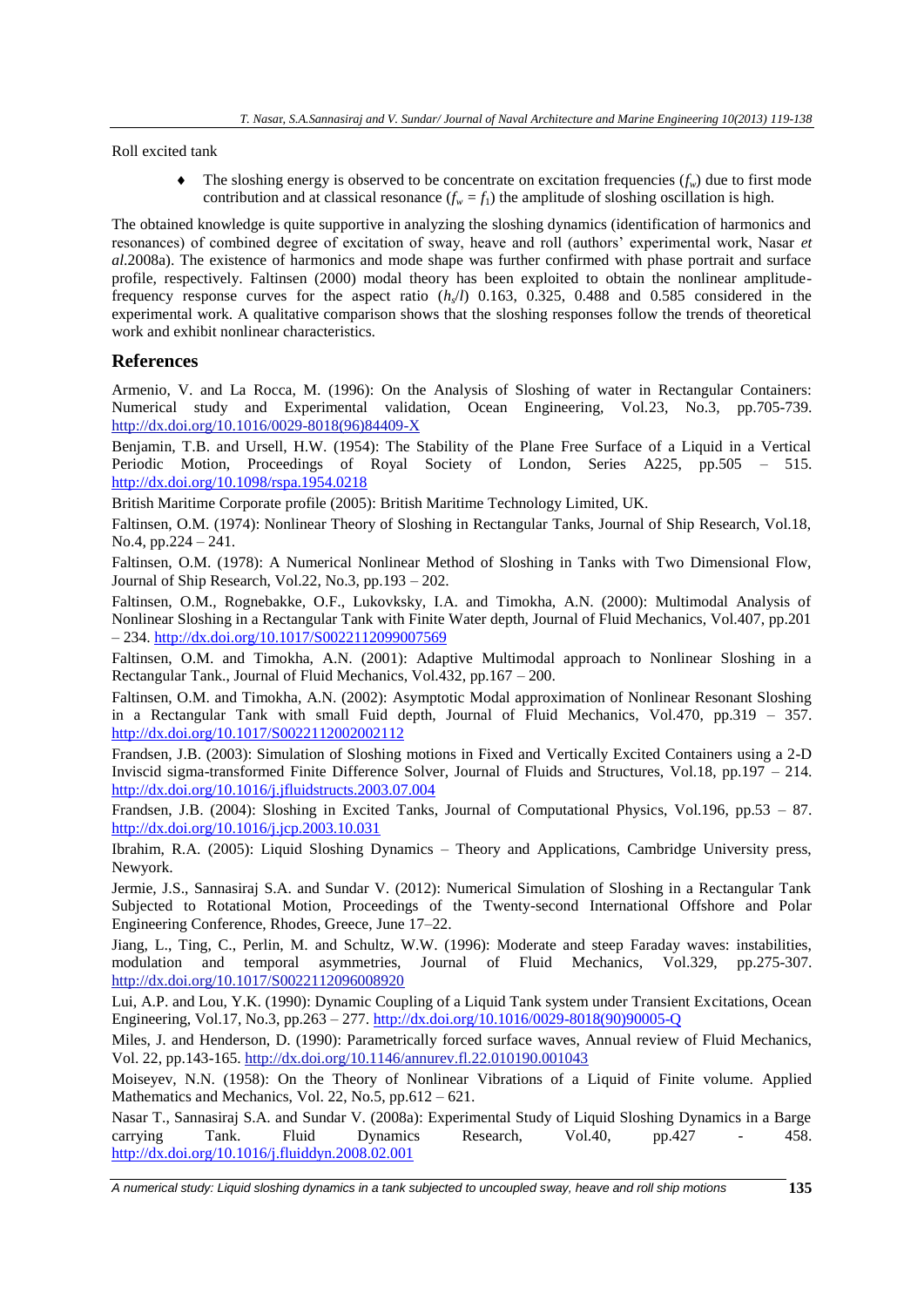Nasar, T., Sannasiraj, S.A. and Sundar, V. (2008b): Sloshing Pressure Variation in a Barge carrying Tank, Ships and Offshore Structures, Vol.3, No.3, pp.185 - 203[. http://dx.doi.org/10.1080/17445300802204363](http://dx.doi.org/10.1080/17445300802204363)

Nasar, T., Sannasiraj, S.A. and Sundar, V. (2009): Wave Induced Sloshing pressure in a Liquid Tank under Irregular Waves, Part M: Journal of Engineering for Maritime Environment, Vol.223, No.2, pp.145 - 161. [http://dx.doi.org/](http://dx.doi.org/10.1016/j.apor.2006.01.002)[10.1243/14750902JEME135](file:///C:/Users/mmkarim/Downloads/random_slosh_dynamics_7600.doc)

Nasar, T., Sannasiraj, S.A. and Sundar, V. (2010): Motion Responses of Barge carrying Liquid Tank, Ocean Engineering, Vol.37, pp.935 - 946.<http://dx.doi.org/10.1016/j.oceaneng.2010.03.006>

Nasar, T., Sannasiraj, S.A. and Sundar, V. (2012): Liquid Sloshing Dynamics in a Barge subjected to Random Wave Excitations, Journal of Naval Architecture and Marine Engineering, Vol.9, No.1, pp.43-65. [http://dx.doi.org/](http://dx.doi.org/10.1016/j.apor.2006.01.002)[10.3329/jname.v9i1.7600](file:///C:/Users/job%20search/Dr_Nasar_CV_UTM.doc)

Ockendon, H., Ockendon, J.R and Johnson, A.D. (1989): Resonant Sloshing in Shallow water, Journal of Fluid Mechanics, Vol.167, pp.465-479[. http://dx.doi.org/10.1017/S0022112086002926](http://dx.doi.org/10.1017/S0022112086002926)

Ockendon, H., Ockendon, J.R., Peake, M.R. and Chester, W.(1993): Geometrical effects in Resonance Gas Oscillations, Journal of Fluid Mechanics, Vol. 257, pp.201 – 217. <http://dx.doi.org/10.1017/S0022112093003040>

Ockendon, H., Ockendon, J.R. and Waterhouse, D.D. (1996): Multimode Resonances in Fluids, Journal of Fluid Mechanics, Vol.315, pp.317 – 344.<http://dx.doi.org/10.1017/S0022112096002443>

Pirker, S., Aigner, A. and Wimmer, G. (2012): Experimental and Numerical investigation of Sloshing Resonance phenomena in a spring - mounted Rectangular Tank, Chemical Engineering Science, Vol.68, pp.143 – 150[. http://dx.doi.org/](http://dx.doi.org/10.1016/j.apor.2006.01.002)[10.1016/j.ces.2011.09.021](file:///C:/Users/mmkarim/Downloads/A%20numerical%20study%20Liquid%20sloshing%20dynamics%20in%20a%20ship%20tank_JNAME_Revised.doc)

Solass, F. and Faltinsen, O.M.(1997): Combined Numerical and Analytical solution for Sloshing in Two-Dimensional Tanks of General Shape, Journal of Ship Research, Vol.41, No.2, pp.118-129.

Sriram V., Sannasiraj S.A. and Sundar V. (2006): Numerical Simulation of 2D Sloshing Waves due to Horizontal and Vertical Random Excitations, Applied Ocean Research, Vol.28, pp.19 – 32. <http://dx.doi.org/10.1016/j.apor.2006.01.002>

The Naval Architect (September 2007): Simulating safe Shipping of LNG, The Royal Institution of Naval Architect, London, UK.

Warnitchai, P. and Pinkaew, T. (1998): Modeling of Liquid Sloshing in Rectangular Tanks with Flow-Dampening Devices, Engineering Structures, Vol.20, pp.593 – 600. [http://dx.doi.org/10.1016/S0141-](http://dx.doi.org/10.1016/S0141-0296(97)00068-0) [0296\(97\)00068-0](http://dx.doi.org/10.1016/S0141-0296(97)00068-0)

Waterhouse, D.D. (1994): Resonant Sloshing near Critical Depth, Journal of Fluid Mechanics, Vol.281, pp.313 – 318[. http://dx.doi.org/10.1017/S0022112094003125](http://dx.doi.org/10.1017/S0022112094003125)

#### **Appendix -A**

Faltinsen *et al.* (2000) developed a general analytical model describing the free surface motion and velocity potential in generalized Fourier series. The variational principle is employed to derive the general modal system. For a rectangular tank of width, *l* and liquid depth,  $h_s$ , the surface elevation is expressed as by the following series

$$
\zeta(x,t) = \sum_{n=1}^{\infty} q_n(t) f_n(x)
$$
\n(A.1)

where  $q_n$  stand for the generalized coordinates and  $f_n(x)$  are the mode shapes. The analysis of Faltinsen *et al.* (2000) yields the following systems of ordinary differential equations<br>
liquid free surface under sway/surge motion  $X'(t) = -\omega_h a_h \sin(\omega_h t)$ where  $q_n$  stand for the generalized coordinates and  $f_n(x)$  are the mode shapes. I<br>
(2000) yields the following systems of ordinary differential equations describing<br>
liquid free surface under sway/surge motion  $X'(t) = -\omega_h$ 

(2000) yields the following systems of ordinary differential equations describing the modal oscillations of the  
liquid free surface under sway/surge motion 
$$
X'(t) = -\omega_h a_h \sin(\omega_h t)
$$
  

$$
\ddot{q}_1 + \omega_1^2 q_1 + c_1 \left( \ddot{q}_1 q_2 + \dot{q}_1 q_2 \right) + c_2 \left( \dot{q}_1 q_1^2 + \dot{q}_1 q_1 \right) + c_3 \ddot{q}_2 q_1 + P_1 X'(t) = 0
$$
 (A.2)

$$
q_2 + \omega_2^2 q_2 + c_4 q_1 q_2 + c_5 q_1 = 0
$$
\n(A.3)\n
$$
q_3 + \omega_3^2 q_3 + c_6 q_1 q_2 + c_7 q_1 q_1^2 + c_8 q_2 q_1 + c_9 q_1 q_2 + c_{10} q_1^2 q_1 + P_3 X'(t) = 0
$$
\n(A.4)

$$
q_3 + \omega_3^2 q_3 + c_6 q_1 q_2 + c_7 q_1 q_1^2 + c_8 q_2 q_1 + c_9 q_1 q_2 + c_{10} q_1 q_1 + P_3 X^{\dagger}(t) = 0
$$
\n(A.4)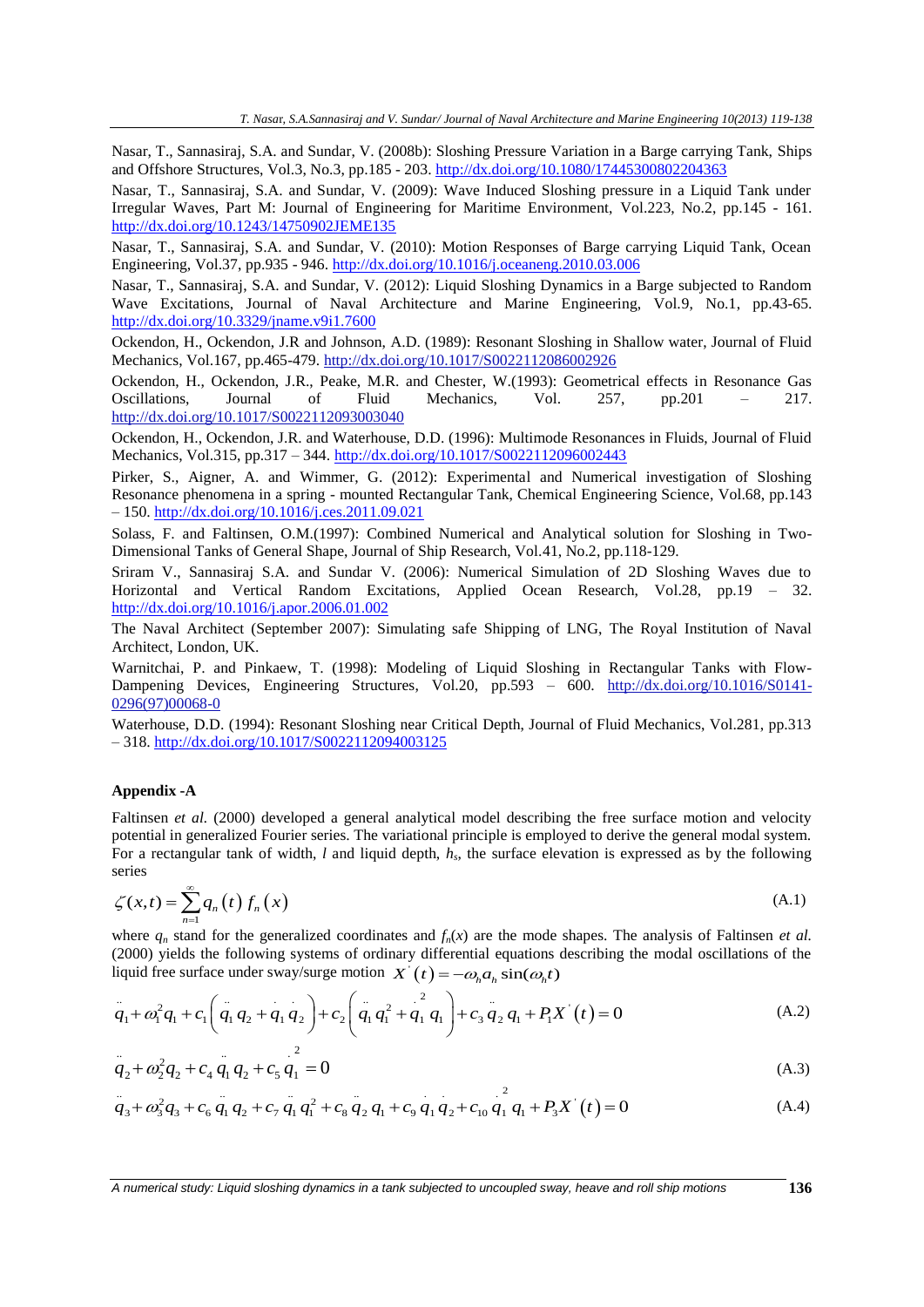Equations (A.2), (A.3) and (A.4) are coupled through nonlinear inertia terms. By applying asymptotic Equations (A.2), (A.3) and (A.4) are coupled through nonlinear inertia terms. By applying asymptotic approximation technique and assuming the solution of the first mode as  $q_1(t) = A \cos \omega_h(t) + O(A)$ , the

steady state sloshing amplitude can be obtained by the following Equation (A.5)  
\n
$$
(r_1^2 - 1)\overline{A} + \nu(r_2, \overline{h})\overline{A}^3 - \overline{P_1}X = 0
$$
\nwhere  
\n
$$
\nu(r_2, \overline{h}) = \overline{c_1} \left( -\frac{\overline{c_4} - \overline{c_5}}{2r_2^2} + \frac{\overline{c_4} + \overline{c_5}}{4(r_2^2 - 4)} \right) - \frac{1}{2}\overline{c_2} - \overline{c_3} \frac{\overline{c_4} + \overline{c_5}}{(r_2^2 - 4)}
$$
\n
$$
P_{2n-1} = -\frac{4}{\pi(2n-1)} \tanh((2n-1)\pi h_s/l) \cdot c_1 = \frac{\pi}{2l} \left[ \frac{1}{\tanh(\frac{\pi h_s}{l})} + \tanh(\frac{\pi h_s}{l}) \right]
$$
\n
$$
c_2 = \left( \frac{\pi}{2l} \right)^2 \left[ -1 + \frac{2}{\tanh(\frac{\pi h_s}{l}) \tanh(\frac{2\pi h_s}{l})} \right] \cdot c_3 = \frac{\pi}{2l} \left[ \tanh(\frac{\pi h_s}{l}) - \frac{1}{\tanh(\frac{2\pi h_s}{l})} \right]
$$
\n
$$
c_4 = \frac{\pi}{l} \left[ \tanh\left( \frac{2\pi h_s}{l} \right) - \frac{1}{\tanh(\frac{\pi h_s}{l})} \right] \cdot c_5 = \frac{\pi}{2l} \left[ \tanh(\frac{\pi h_s}{l}) \left[ 1 - \frac{1}{\left( \tanh(\frac{\pi h_s}{l}) \right)^2} \right] - \frac{2}{\tanh(\frac{\pi h_s}{l})} \right]
$$
\nThe curve is not terms are no-dimensional with repeated t least t least  $l$  and  $t = 0$  (a) where  $n = 1, 2, 3$ .

The over – bar terms are nondimensional with respect to length *l*, and *r<sup>n</sup>* = *n*/*h*, where *n=*1, 2, 3, …………..

#### **Appendix -B**

Faltinsen (1974) developed a nonlinear theory to track the free surface oscillation based on the potential flow theory. A two-dimensional, rigid, rectangular, open tank without baffles is forced to oscillate harmonically with frequency  $\omega$  and small amplitude of roll under steady state conditions. The free surface elevation inside the tank

is given as follows  
\n
$$
\zeta(x,t) = \zeta_1 \phi_o^{1/3} + \zeta_2 \phi_o^{2/3} + \zeta_3 \phi_o
$$
\n
$$
\zeta_1(x,t) = \frac{\omega_1^2}{\omega_1} \sin\left(\frac{\pi x}{\omega_1}\right) \cosh\left(\frac{n\pi h_s}{\omega_1}\right) N \sin \omega t
$$
\n(B.2)

$$
\zeta(x,t) = \zeta_1 \phi_0^{1/3} + \zeta_2 \phi_0^{2/3} + \zeta_3 \phi_0
$$
\n(B.1)  
\n
$$
\zeta_1(x,t) = \frac{\omega_1^2}{\omega g} \sin\left(\frac{\pi x}{l}\right) \cosh\left(\frac{n\pi h_s}{l}\right) N \sin \omega t
$$
\n(B.2)  
\n
$$
\zeta_2(x,t) = \frac{\omega_1^2}{\omega_2^2 g} \cos 2\omega t \cos\left(\frac{\pi x}{l/2}\right) N^2 \left(\frac{D-C}{4} + A_1^{(2)} \omega \left(\omega D - \omega C - gF\right) \cosh\left(\frac{\pi h_s}{l/2}\right)\right)
$$

$$
\zeta(x,t) = \zeta_1 \phi_o^{1/3} + \zeta_2 \phi_o^{2/3} + \zeta_3 \phi_o
$$
\n(B.1)  
\n
$$
\zeta_1(x,t) = \frac{\omega_1^2}{\omega g} \sin\left(\frac{\pi x}{l}\right) \cosh\left(\frac{n\pi h_s}{l}\right) N \sin \omega t
$$
\n(B.2)  
\n
$$
\zeta_2(x,t) = \frac{\omega_1^2}{\omega^2 g} \cos 2\omega t \cos\left(\frac{\pi x}{l/2}\right) N^2 \left(\frac{D-C}{4} + A_1^{(2)} \omega \left(\omega D - \omega C - gF\right) \cosh\left(\frac{\pi h_s}{l/2}\right)\right)
$$
\n
$$
+ \frac{\omega_1^2}{\omega^2 g} \frac{N^2}{2} \left(\frac{D-E}{2}\right) \cos\left(\frac{\pi x}{l/2}\right)
$$
\n(B.3)

For the sake of simplicity, the third order surface elevation  $(\zeta_3)$  is not presented here due to its lengthy

expression and involves several constants. However, the constants pertaining to the first and second order  
\nsurface elevations are given as follows  
\n
$$
C = -\frac{\pi^2}{2l^2} \sinh^2 \left(\frac{\pi h_s}{l}\right) - \frac{\omega_l^2}{g} \frac{\pi}{l} \cosh \left(\frac{\pi h_s}{l}\right) \sinh \left(\frac{\pi h_s}{l}\right), D = -\frac{\pi^2}{2l^2} \cosh^2 \left(\frac{\pi h_s}{l}\right)
$$
\n
$$
F = \frac{\pi^2}{l^2} \frac{\omega}{g} \cosh^2 \left(\frac{\pi h_s}{l}\right), E = -\frac{\pi^2}{2l^2} \sinh^2 \left(\frac{\pi h_s}{l}\right) + \frac{\omega_l^2}{g} \frac{\pi}{l} \cosh \left(\frac{\pi h_s}{l}\right) \sinh \left(\frac{\pi h_s}{l}\right)
$$
\nTo avoid secular terms, we have to set  
\n
$$
(K - K)N^3 + \alpha \cosh \left(\frac{\pi h_s}{l}\right)N + \omega^3 \frac{8a}{l} \left(-z - \frac{2l \tanh \left(\frac{\pi h_s}{2l}\right)}{l} + \frac{g}{l} - 0
$$
in Equations (B.2) and

$$
F = \frac{\pi^2}{l^2} \frac{\omega}{g} \cosh^2\left(\frac{\pi h_s}{l}\right), \ E = -\frac{\pi^2}{2l^2} \sinh^2\left(\frac{\pi h_s}{l}\right) + \frac{\omega_l^2}{g} \frac{\pi}{l} \cosh\left(\frac{\pi h_s}{l}\right) \sinh\left(\frac{\pi h_s}{l}\right)
$$
  
To avoid secular terms, we have to set  

$$
(K_1 - K_2)N^3 + \alpha_1 \cosh\left(\frac{\pi h_s}{l}\right)N + \omega^3 \frac{8a}{\pi^2} \left(-z_1 - \frac{2l \tanh\left(\frac{\pi h_s}{2l}\right)}{\pi} + \frac{g}{\omega_l^2}\right) = 0
$$
in Equations (B.2) and  
(B.3) This determines N. In which  $\omega_l^2 = \omega_l^2 + \phi_l^{2/3} \alpha$ .

(B.3). This determines N. In which,  $\omega^2 = \omega_1^2 + \phi_0^2 \alpha_1$